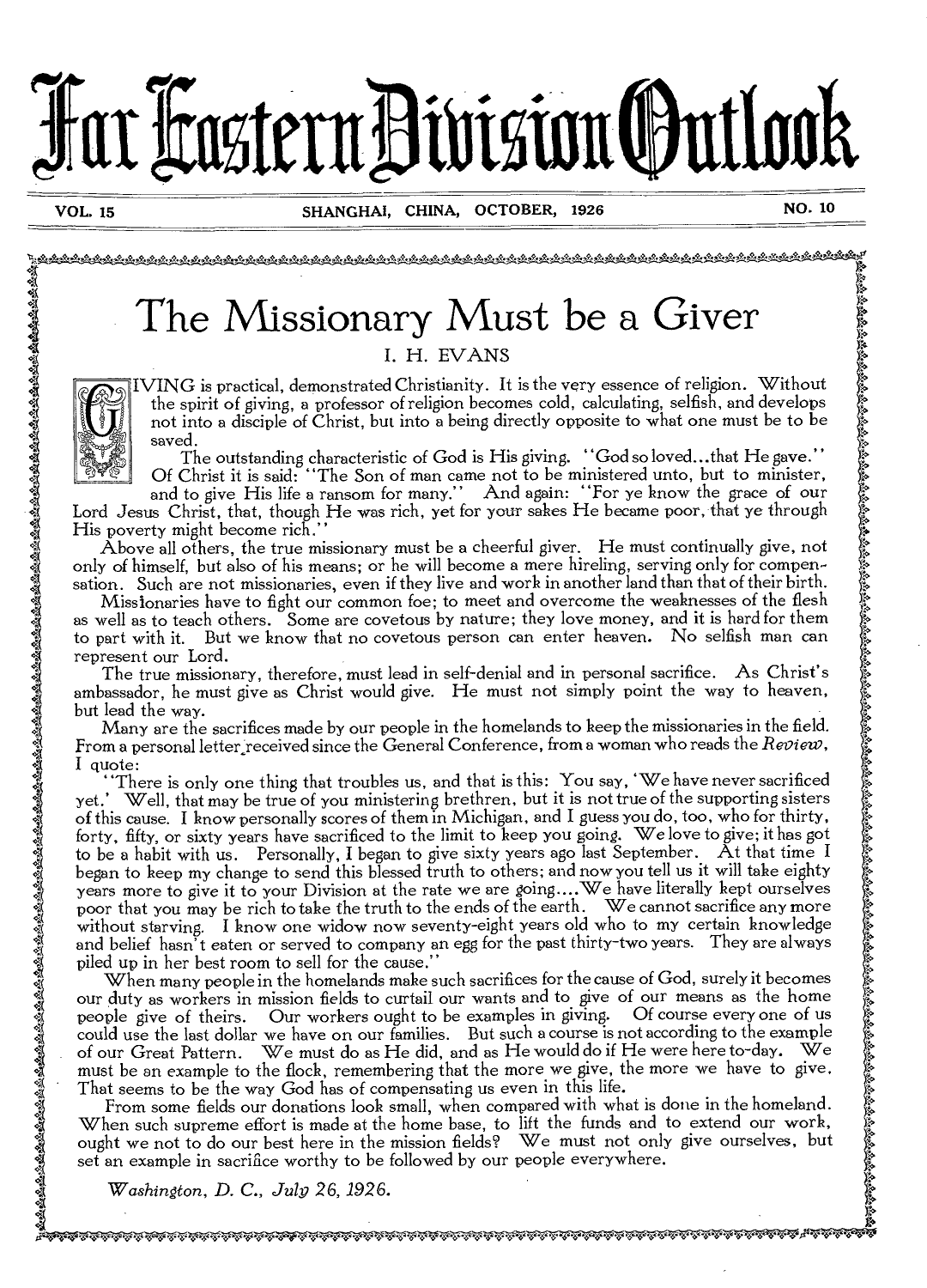#### **FAR EASTERN DIVISION ''OUTLOOK**

## **NOTE AND COMMENT**

#### **The Home Commission**

The General Conference some time ago established the Home Commission, of which Professor A. W. Spalding was appointed secretary. In harmony with the general plan *for our* world endeavor, the work of this Commission has been extended to all our Division fields, and accordingly has been organized for the Far Eastern Division.

At the 1926 Spring Council of the Far Eastern Division Committee the following were appointed as members of the Home Commission for the Far East:

Frederick Griggs (secretary), S. L. Frost, Mrs. I. H. Evans, J. J. Strahle, Dr. H. W. Miller, Mrs. Frederick Griggs, Mrs. K. H. Wood, Mrs. S. E. Jackson, **Mrs.** V. E. Hendershot, Mrs. Melchior Elauria, Mrs, Ai Fukazawa, Mrs. A. N. Anderson, Mrs. Theodora Wangerin, Mrs. Frederick Lee.

Little has *been* accomplished by this Commission appointed at that time, and we must not longer delay undertaking this important work.

To some of us, the work of the Home Commission is a new undertaking, and we shall have to find our way into what must be a very fruitful field of study and activity. The work of the church depends most directly upon the spiritual temperature of the homes centering in that church. Our homes should be miniature heavens, places which angels love to visit. Jesus loved the home of Lazarus and his sisters, and found rest and comfort there. Likewise may not this sweet atmosphere of a Christian home bring joy to these heavenly visitants. Such homes are the most *effective* ministers of God's gospel of love: for they are love's doctrine made real. This being true, we as missionaries, those sent by God, are in highest duty bound to maintain such homes. But our duty does not end here. We are to teach our native believers to organize and conduct such homes.

If the home life of our believers in this great Division field is a strong and powerful one, it will stabilize our advancing message as perhaps nothing else can. So it becomes a duty resting upon every missionary to help this Commission in the work which it is endeavoring to carry forward. And to this end we hope that there will be great freedom in the offering of suggestions as to ways and means of prosecuting our important work.

Frederick Griggs.

#### **Brother Murrin's Return**

Upon cabled advices from Vancouver, B. C., concerning the precarious state of Sister Mur-rin's health, Pastor G. Hugh Murrin, of the East Visayan Mission (P. 1 ), *left* Manila per S. S. "Empress of Canada" on August 29, only to learn en route of the death of his wife in a Vancouver hospital. Brother Murrin continued his sad journey to the port of Vancouver, where Mrs. Murrin's people live. Words of sympathy were cabled to him from the Home Board, from the Philippine Union headquarters, and from the Division offices.

During Brother Murrin's absence from his field. Pastor S. E. Jackson, superintendent of the Philippine Union, is serving as much as other duties will permit, in order to keep the evangelistic advance in East Visaya progressing in harmony with plans carefully laid at the time of their last general meeting in Cebu. average of from fifty **to** sixty a month are being baptized.

#### **With Our Workers in Tokyo**

Very early in July, while Pastor J. J. Strahle and the writer were passing through Yokohama on our return journey from the General Conference, we had opportunity to visit our associate workers at the Tokyo headquarters. It is *ever* a pleasure to learn of the progress of the work at union headquarters. and in Tokyo we were not disappointed. God is going before our brethren and sisters there. Pastor Kuniya, in charge of the Tokyo city church, is having some remarkable experiences, as is Brother A. Koch, in getting into touch with those of the higher classes.

Brethren A. B. Cole and A. N. Anderson, in the press, were crowded with work in hand. Brother Anderson has been collaborating with Pastor S. Miyake and others in producing a beautiful bound volume on the prophecies of Daniel, now on the market; and they are at work in preparing a companion volume on the Revelation. Brother Cole and the faithful workmen in the press were turning out many tens of thousands of pages of Japanese literature, and Brother E. **J.** Kraft told of encouraging sales, which may reach the high total of last year or *even* exceed it. Brother H, J• Perkins, treasurer, has been assisting in getting things ready for the opening of the training school in its new country location; and Pastor and Mrs. P. A. Webber and Brother and Sister M. E. Powers have spent nearly the entire summer in preparation for the opening day of the school. Pastor A. N. Nelson, the head of the school, is returning with his family from furlough the last of August, and will be living on the school property henceforth. Pastor and Mrs. H. F. Benson were not in Tokyo, having taken up their work in the Hokkaido Mission, over which field he is director. As soon as practicable, Pastor and Mrs. Webber are to be released from their responsibilities in connection with the school, in order that they may re-locate in Kyushu, where Brother Webber is to have charge of that section of the Japan mission work.

In Kobe we had a few precious hours with Pastor T. H. Okohira and family. who continue bearing witness in the populous central portion of the Japanese realm. Lack of time made it impossible for us to meet Brother and Sister Georg Dietrich on this visit. They are living near Kobe, and Brother Dietrich has been given highest honors as leader of his class in the second year of the language course. With the knowledge of the Japanese language thus acquired through diligent application, he is now ready to engage in evangelistic work.

Arrangements are being made for Professor Frederick Griggs to join the workers *in Japan*  shortly in a series of week-end meetings in *leading centers* there. May the Lord *continue*  to add His blessing to the earnest efforts being put forth by our associates in the Japan Union.

c.

#### **Returning to the Far East**

Among sailings during September from the States, we are pleased to be able to announce that of Brother and Sister H. L. Graham, per S. S. "Tenyo-maru" leaving San Francisco September 14 for China. During his sojourn in the States, Brother Graham completed a collegiate course at the Washington Missionary College,

Pastor L. V. Finster has been returning **to**  the Malaysian Union by way of the European Division.

#### **Inseparably Linked with the Outer World**

 $e^{-\frac{1}{2}(\frac{1}{2}-\frac{1}{2})}$ 

Sample copies of some of the Ingathering papers published during 1926.in other. lands, have reached our desk, and thus we are once more reminded of our close connection with the outer world. From Great Britain we received a beautiful *little paper* in pamphlet form, entitled, "An Appeal for World-wide Medical Missions." Sixty thousand of these have been printed at the Stanborough Press, Ltd. (Watford, Herts. England), and considerable use has been made of photographic material from the Far East. The same is true of a well printed Dutch lngathering paper, published at our Holland headquarters. International Advent Zendingsgenootschap, v. Weede v. Dijkveldstraat 77, Den *Haag,* Holland. Let us keep our cameras and our pens properly employed, that material may be in hand later for the 1927 editions of Ingathering papers in various lands.

#### c.

#### **Extending the Influence of Workers at Mission Out-Stations**

Brother Leslie H. Davies, in describing a method now followed in the Shantung Provincial Mission to extend the influence of workers at mission out-stations, writes:

"Every evangelist in our field is responsible not only for the town in which his chapel is located, but also for a whole district round about his chapel. Once a month he is to visit each of the surrounding villages, holding meetings and Bible studies. The man at the out-station known as Tung-a, has sixteen places outside Tung-a itself that he visits; and in practically every one of these some one is interested,"

Brother Davies plans on spending the closing three months of the year in visiting the various out-stations, *in* company with Pastor Geo. J. Appel, the superintendent of the North China Union, holding services "in regular camp-meeting style, and concluding with a baptism and the ordinances."

#### **Addresses of Furloughed Workers**

Pastor and Mrs. H. 0. Swartout, Okemos, Michigan, U. S. A.

Pastor and Mrs. K. H. Wood, 985 Kansas Ave., Riverside, California, U. S. A.

Pastor and Mrs. E. M. Adams, Hinkley, California, U. S. A.

Professor and Mrs. V. E. Hendershot, Oxford Apartments, Center St., Berkeley, California, U. S. A.

Miss Edith Johnson, in care of Loma Linda Sanitarium, Loma Linda, California, U. S. A.

Miss Ida E. Thompson, Burbank, California, U. S. A.

Mr. and Mrs. E. **L.** Longway, in care of Pastor E. E, Miles, South Lancaster, Massachusetts, U. S. A.

Mr. and Mrs. A. Mountain, in care of Australasian Umon Conference S. D. A , "Mizpah, Wahroonga, New South Wales, Australia.

Miss Helen M. Scott, 210 North Isabel St., Glendale, California, U. S. A.

#### **From a Former Worker in China**

The friends of Brother and Sister E. L. Lutz, formerly connected with our mission in Szechwan, will be pleased to learn that Brother Lutz is gradually regaining strength, and at times has hopes of completely regaining his health. His address is Summit, San Bernardino County, *California, U. S.* A.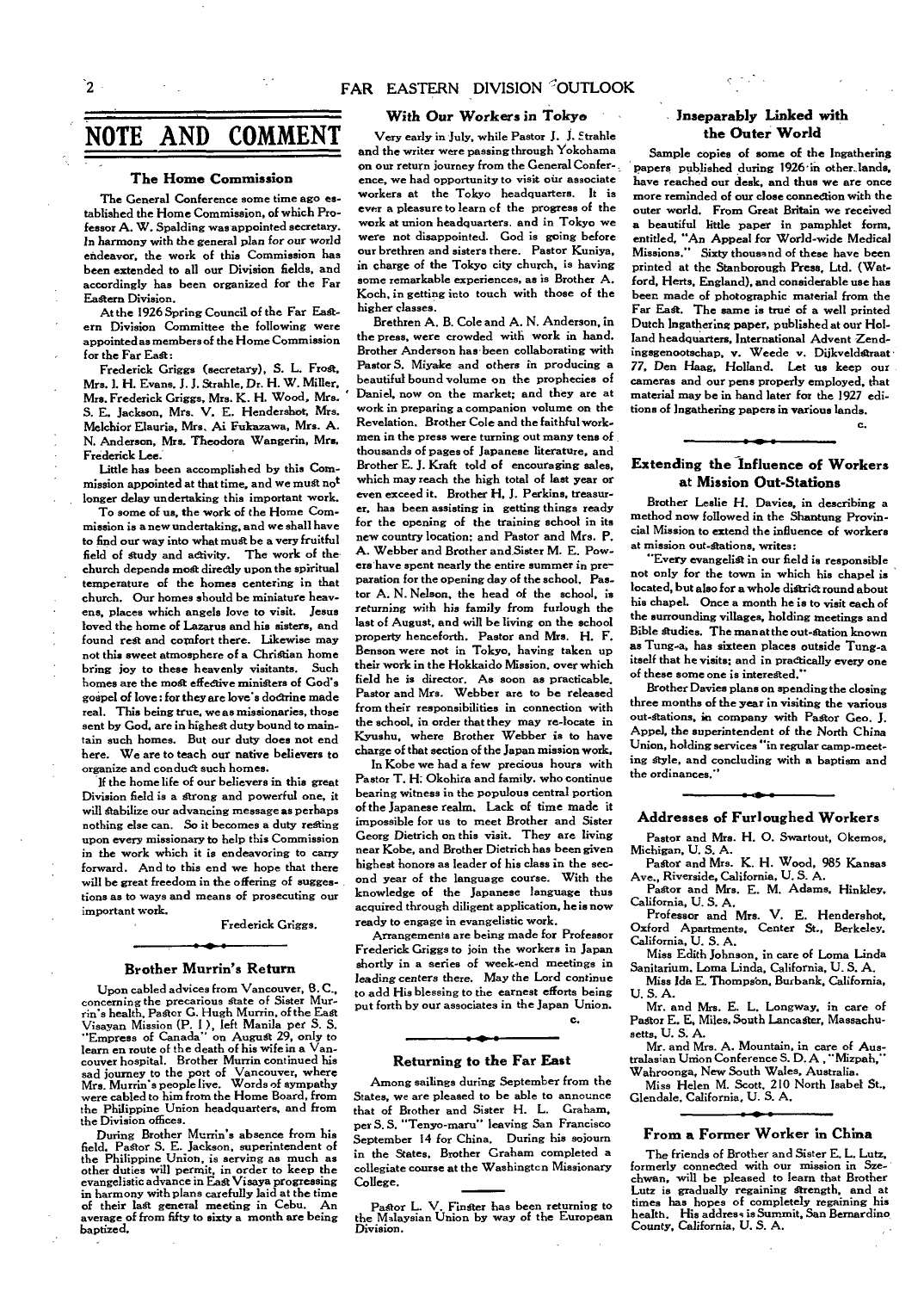

#### **A New Station—the Bicol Mission**

"AT last," writes Mrs. W. B. Riffel from the Bicol lan**guage area in the Philippines, "Mr. R ffel and I are in the**  Bicol field. I believe we have the best field in the Islands. **Although we have been kept quite busy since coming, we**  are trying to get the language."  $\bullet$ 

**Pastor M. B. Comilang, a worker in Tagalog territory, was the first to begin preaching the message in public tent efforts in the Bicol language area. He was followed by**  Brother Josue Imperio. Their labors have been blessed, and **already the baptized membership isone hundred seven. There were twenty-five baptisms during the second quarter of this year. Now one of the young Tagalog evange'ists of Central Luzon Conference, David Hizon, has accepted a call to enter the Bicol territory, where he will learn the dialed preparatory to public preaching.** 

**The Bicol language area is organized under the name of the Southern Luzon Mission. The address of Brother and Sister W. B. Riffel is Box 32, Legaspi, Albay, Philippine Islands.** 

#### **No Longer Holden by Bound Feet**  LESLIE **H.** DAVIES

IN one **of our outstations we met an elderly Chinese sister with bound feet, who testified in a praise service that before she was baptized her feet were so painful and sore that she could not walk any distance without severe suffering. When she was baptized, she prayed God to heal her, and He did so, and now her heart is filled with gratitude. The last time we visited Tung-a this sister walked twelve** *li* **(four English miles) to the meetings, and back again, with no pain at all.** 

*Tsinan, Shantung, China.* 

#### **From Tatsienlu**

IN a **private letter to a member of our mission, Mrs. Dorothy Spicer Andrews writes from Tatsienlu under date of July** 1:

"We **are still in the land of the living, and are very well,**  withal. We **are having our rainy** season, which is cold, cold, cold. A fire and our sweaters keep us very **comfortable, though. Wild** strawberries are **plentiful, and we are canning them every day, as well as eating all we wish. Really, Tatsienlu is a pleasant place in which to live, if only the work which we came to do can soon show more progress.** 

**"We have just had the pleasure of entertaining three men from** Chengtu and Peking. It is quite a change to hear some **one but ourselves talk. Across at the C. I. M. there are visitors as well,—Dr. Hardy, of Batang, with his family, which includes four children; so my little folks are having a**  *nice time.* 

**"We wonder when our new family is due. Do so hope they will enjoy it here as we do. Out here there is food and clothing and work and everything to make time fly by."** 

#### **In the North China Union**

PASTOR CEO. J. APPEL, superintendent of the North **China Union, writing from Peking** under **date of** Augugt 27, **tells of progress, and of plans for a series of** meetings among **the churches. To quote:** 

**"We are laying very definite plans for both the Harvest Ingathering campaign and the Anti-narcotics Special. Our committee has voted to use the funds raised this year from Harvest Ingathering, for a chapel building fund. We** *are*  **planning on using most of the time in September for** these **two campaigns. Then the remainder of the year it is my plan to spend the moat of the time on** an itinerating **trip through Shantung with Brother Davies. It is planned to hold eight or ten days of meetings in each place, These**  will be conducted somewhat after the order of the camp**meetings in the homelands. We are also having baptism at the** close **of each** meeting."

#### **Keeping the Presses Running**

A FEW **years ago gratitude was expressed** in **these columns for presses provided our** various **Far Eastern Division publishing houses; and in this connection a suggestion was made that we so plan** our **work in the various language areas as to keep our presses** running every working **day of the year. Special** reference **was made to one press that had been seen standing idle for two or three days a week while work was** slack.

**Recently it was our privilege to revisit the office where some years ago the press was usually** idle a few days each **month. The manager called particular attention to the fact that nowadays this press is running all the while. Great stacks of** work **lying about in pressroom and bindery bore eloquent witness to the labors of this much-prized press, now running full capacity.** 

**And this may be said to-day of the** presses **in all our offices, with possibly one single exception; and** even in **this place of least presswork we recently found their press running overtime to keep up with printing orders in** process of e :ecution.

**During the 1926 Spring Council of the** Far Eastern **Division Committee the manager of our Shanghai publishing house reported that** their two presses, in **operation last year on a two-shift plan, were altogether inadequate to handle the business that had developed through the** years; **and, failing of securing a third press because of lack** of appropriations to **cover the cost, "further steps were taken to increase the output of these two presses by putting on** a third shift, thus running **a full twenty-four hour day." And the factory superintendent of this same plant reported that in addition to the 32,562,000 pages of (Chinese) periodicals printed during the year, it was necessary to run on the presses 690,000 copies of tracts, 24,000** "broadsides," and 56,000 **copies of bound books.** 

**Recently the Manila publishing house has added a large Miehle to its former equipment,** and their **two presses are reported to be** running full time. It seems **that to-day the words, "keeping the presses running," may be read in the Far Eastern Division as an item of up-to-date news rather than as a suggestion** (as in former years) to **keep striving after an ideal.**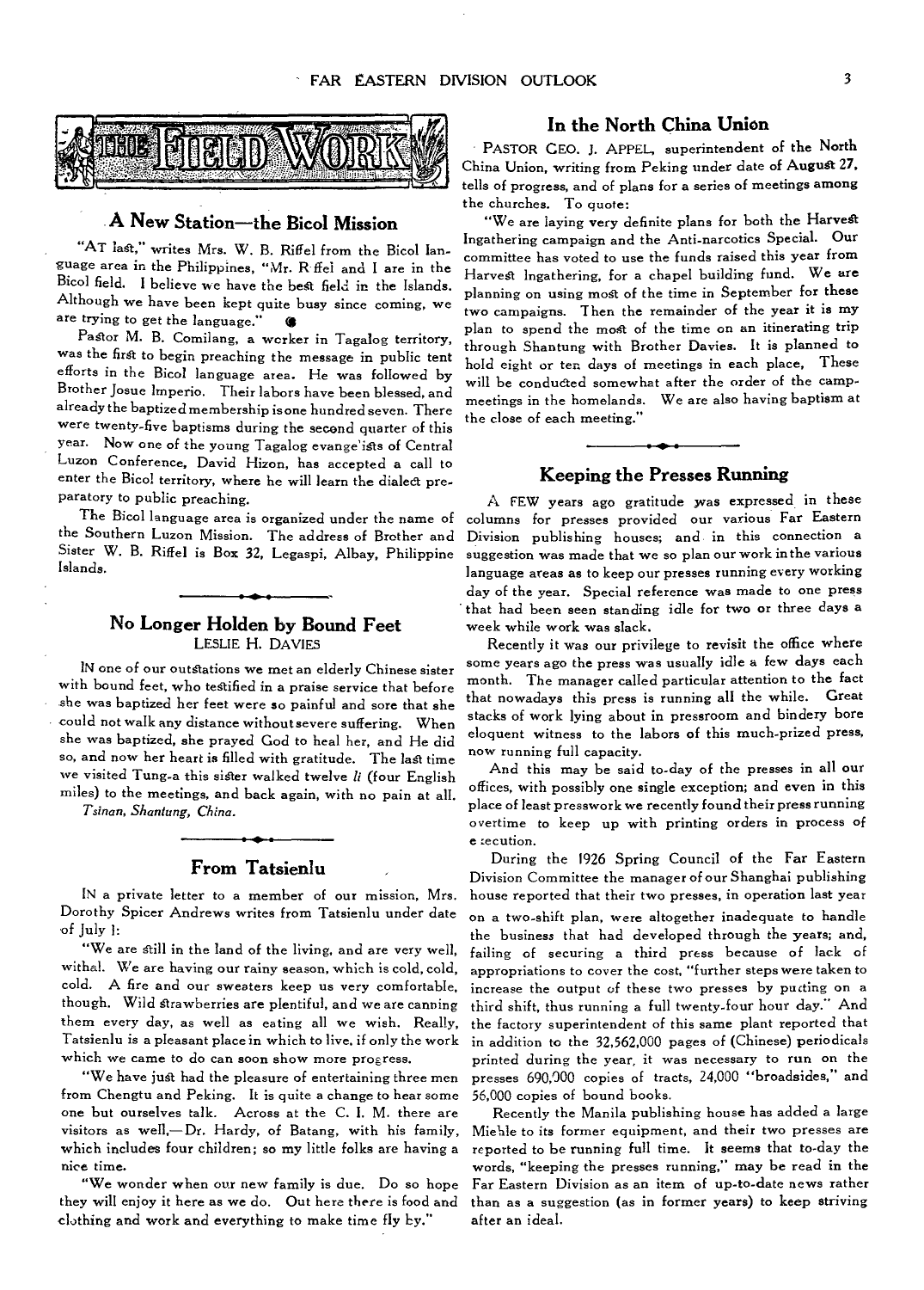#### **Shanghai Training School for Nurses**

HARRY **W:** MILLER, M. D.

ON the fifteenth day of September, 1926, the Shanghai Sanitarium started its second class in nursing. Seven of those who began their training one year ago, now enter upon the second year of their training; and a new first-year class, gathered from many sections of the Far Eastern field, were enrolled for the three-year course in nursing. This year's class is made up of eleven members,—one from Japan, two from the Philippine Islands, one each from Manchuria, Fukien, Hupeh, Honan, Anhwei, and Kiangsu provinces, and two from Hongkong. These Students are entering upon their work with a marked degree of interest and earnestness.

#### Entrance Requirements

The requirements for entrance are that the applicant must be at least nineteen years of age, a member of the Seventh-day Adventist church, and desirous of taking training in order to obtain a fitting up for work in the cause of God in the Far East; and they must have filed with us satisfactory recommendations as to character, religious experience, educational attainments, good health, and an aptitude for the work o£ nursing. They must have a proper reading and speaking knowledge of the English language, and must fully assure the faculty that there are no ties nor hindrances that would prevent them from remaining throughout the three full years of training. No short-course students are accepted. This year we were able to accept but a small group of students; and each succeeding year there will be a limit to the number of students that are accepted for training.

#### **The Curriculum, and Expenses**

The curriculum of the Training School for Nurses conforms to that found in sanitariums in the homelands, both in its theoretical outline and in practical work. Three full years of fifty weeks each are required for graduation. The practical work includes 2,600 hours each year, all of which is done under the supervision of the Sanitarium head-nurses. We have thus far been able to supply sufficient practical work so that each nurse can get in his full time and also a little overtime; and this is proving to be sufficient to meet the expense of training, and covers board, room, tuition, books, uniforms, laundry, besides tithe. Full'work, however, especially during the first year when the class work is exceptionally heavy, is not guaranteed by the management.

#### **Plans for an Accredited School**

Of necessity the class-work must be carried on in the English language, on account of the different nationalities this training school is to serve, and also due to lack of satisfactory texts in any of the Oriental languages, and further to insure registration for this school in the various lands of the Far East, and also to conform to an arrangement entered into at the last General Conference to place this Training School for Nurses on the same accredited basis as our training schools for nurses in the homelands. In the case of children of missionaries from abroad wanting to take one or two years of their nurse-training in the Shanghai Sanitarium, later completing their work in a similar school in one of the homelands, arrangements Can be effected for such transfer, with *due credit* extended for the ground *covered.* In many ways we feel that the Shanghai Sanitarium is in a position to offer a course in nursing which is the equivalent of that given in our other recognized denominational nurse-training

schools; and this will be all the more possible when we can remove some of our sanitarium work to our new institutional headquarters on the Rubicon site.

#### **A Balanced and Wholesome Dietary**

The problem of mingling the various nationalities in the same training school in our medical institution, is working out very satisfactorily.- English is their common language, and all have one common faith, one hope, one purpose. Those in training wear a standard uniform for nurses in attendance at the school; it is required also that the dressing of the hair be in uniform style. As regards diet, Orientals vary much in their likes, and dislikes, and it is manifestly impracticable to make the dietary conform to any one national standard. We have solved this problem by working out an ideal regulation diet such as is possible through preparation of foods readily obtainable in Shanghai markets. A nutritious, hygienic, appetizing, balanced vegetarian diet is held to as standard. The table servtce is of an international type, and nurses take turns in'overseeing this table service, including the setting of the table, and the care of linen, dishes, and supplies. The plan adopted is working very well, and is an essential part of the training.

#### **Plans and Prospects**

At present our dormitory quarters are very cramped, and also our class room space; in fact, we are'working at considerable disadvantage in several ways in the relatively small, crowded space at our immediate disposal; but we are thankful for the good spirit that prevails in our Sanitarium family. Our institutional patronage has been excellent this autumn, the rooms at Avenue Joffre running full all the while. We are looking forward to the opening of a small dispensary at the Yangtzepoo compound, in one of the buildings vacated by the Kiangsu school, and this will bring additional medical work and a type of experience needed by nurses who will later be returning to their respective fields.

The teaching faculty of the Shanghai Sanitarium and Hospital includes two doctors, four *American* graduate nurses, and three Chinese graduate nurses. The practical work includes cooking, the care of rooms, table service, assisting doctors, work in the operating room, the laboratory, the X-ray and electrical departments, general and special nursing, visiting-nurses' work, dispensary work, treatment.. room work, obstetrical nursing, and such other duties as may be assigned from time to time.

We have an active Sabbath school and also regular church services at the Sanitarium, besides the daily worship period, the Bible classes, and a weekly prayer and social meeting. These services are held in both the Chinese and the English language. As there are a considerable number of helpers connected with the institution who speak only Chinese, it is still necessary to have either separate Chinese services or translated services.

#### **A Twofold Purpose**

The Shanghai Sanitarium and the Shanghai Training School for nurses are institutions still in their infancy. We hope for larger things in the future. Every effort is being made to give those sent in all possible advantages that should come to those preparing to do the twofold work so much needed here in the Orient,—a sympathetic and intelligent care of the sick, backed by a life the continual influence of which tends to draw to Christ and to instruct in the way of life eternal.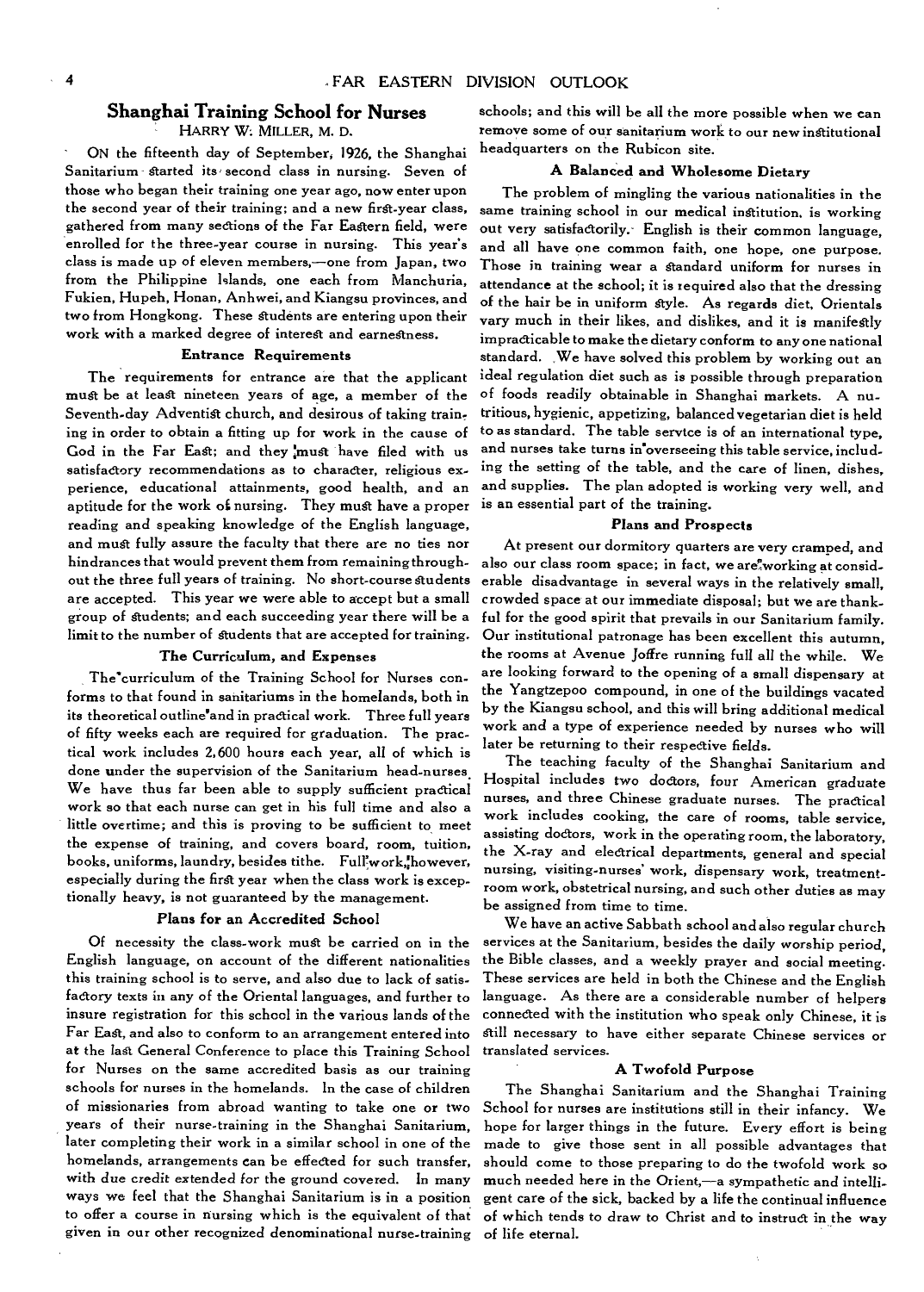## **EXTRA**

#### **Further News from Central China**

THE forms had been closed and the OUTLOOK had gone to press, when definite word began to come in from Yencheng, from Sianfu, and from Wuchang through Hankow. Only a portion can be sent out as an extra sheet inserted into the body of the paper. The Yencheng school fire will doubtless ever remain a mystery. Some of our Chinese workers in Honan are having severe ordeals, having been captured and now being held for ransom. Some, including Pastor Dju Dji lh, are suffering maltreatment by those who demand money. Thus far, with the exception of the loss of the school building, nothing has been molested in our Yencheng mission compound or in the Hospital-Dispensary. Medicines and medical supplies are needed. The mission workers are keeping in health. School is in progress at Yencheng with 113 in attendance.

From Chungking, under date of September 28, Pastor M. C. Warren, just in from Tatsienlu, writes: "I thank the Lord for a safe journey. I was glad to find the family and other workers here when I returned. We have not learned anything of conditions below Ichang. . . .

"The work is very encouraging in this field. The Lord is blessing 'in the Tibetan Mission. Brother and Sister Hughes are throwing their all into the work in West Szechwan Mission. Brother Effenberg is working with all his strength, and is going to have several to baptize as the fruit of his first year's work while at the language study.

"The prospects among the tribes-people in the provinces to the south, grow brighter every day."

The correspondence and epitomized facts as given hereinafter, speak for themselves. May the Lord continue to protect His own, and bring deliverance, and cause light to spring forth, to the saving of a multitude of souls from among China's millions.

c.

#### **The Situation in Central China**  FREDERICK LEE

HANKOW, the headquarters of the Central China Union, is now the center of a war struggle which radiates out into every province of this vast field. Not one province is escaping the chaos and confusion of war. Our work is facing many difficulties on every hand, and many of our workers both foreign and native are facing grave hardship because of this condition. Nevertheless, the good hand *of* God is, manifegtly over His work, and we believe that He will bring deliverance in His good time.

In Sian, Shensi, our workers, Brethren Gillis and Wallace, with their families, have been shut up in a besieged city for over five months. The place has been utterly cut off from communication with the outside world. Armies have sur-the faithful ministry of His servants.

rounded the place since April 18, and we have received only two short notes from these workers in that time. They are not receiving mail or telegrams that have been sent to them. Yesterday's paper reported a telegram having been received by the American Consul-General in Hankow stating that the situation in Sian is grave. In all there are thirty-nine foreigners shut in that city without a possibility of exit. It seems impossible to negotiate with the contending armies for the release of these foreigners.

About the middle of July a letter was written by Brother Wallace stating that they were having to live in the city, but up until that time they had been getting along all right. They were hoping that it would be possible to leave the city soon. We are trusting that the news will come at any time that the siege has broken, and that these brethren and sisters with their children have been released. We know that they are in the Lord's keeping, and that when the efforts of man have failed, He can care for His own.

Another siege is taking place just across the river from us in the city of Wuchang. This city has been surrounded with troops since the first of September. We have been very anxious for our brethren in that city, there being a group of believers, besides eight native workers.

Again, word has been received by telegram that our Yencheng, Honan, school chapel has been burned in some mygterious way. This happened over two weeks ago, and we have been unable to get further word, as the, railroad is cut by contending armies. We have had no letter from this province for over one month. According to news reports the *situation in Honan is very serious.* 

It seems that every few days a report comes telling of some new situation that has *arisen in* some part of our field. Yesterday a letter come from Brother Hamp in Changsha, stating that our large chapel in that city has been occupied by Southern soldiers. They intend to take over the whole place as headquarters of one of their brigades. When a proclamation issued by their own commander-in-chief was pasted on the chapel door stating that soldiers must not occupy mission premises, the soldiers tore it down. They told the evangeligt that if he offered any more protegtations they would kill him.

These are but glimpses into the news that comes to us from every part of our field. All of our workers are passing through dangerous experiences. The rattle of the machine gun is coming to be a very familiar sound; but the uncer. tainty of the situation on every hand is testing the courage of every worker.

But for all this we know that God's "hand is stretched out still." Our workers are all of good courage, and are waiting for the first opportunity to push out into the fields. Those who have been isolated from their fields are using every means to *get* through to them. We believe that this brief report will cause our workers and believers who read it to remember the work in Central China. We desire that the work shall go forward more rapidly than ever before, and we pray that we *may find ways* and means to carry it forward even in the midst of war and chaos.

These are but signs that the end is near. We are seeing fulfilled that which we have preached. May we unhesitatingly preach the word until the work is finished, and then God grant that we may see a harvest of souls as the result of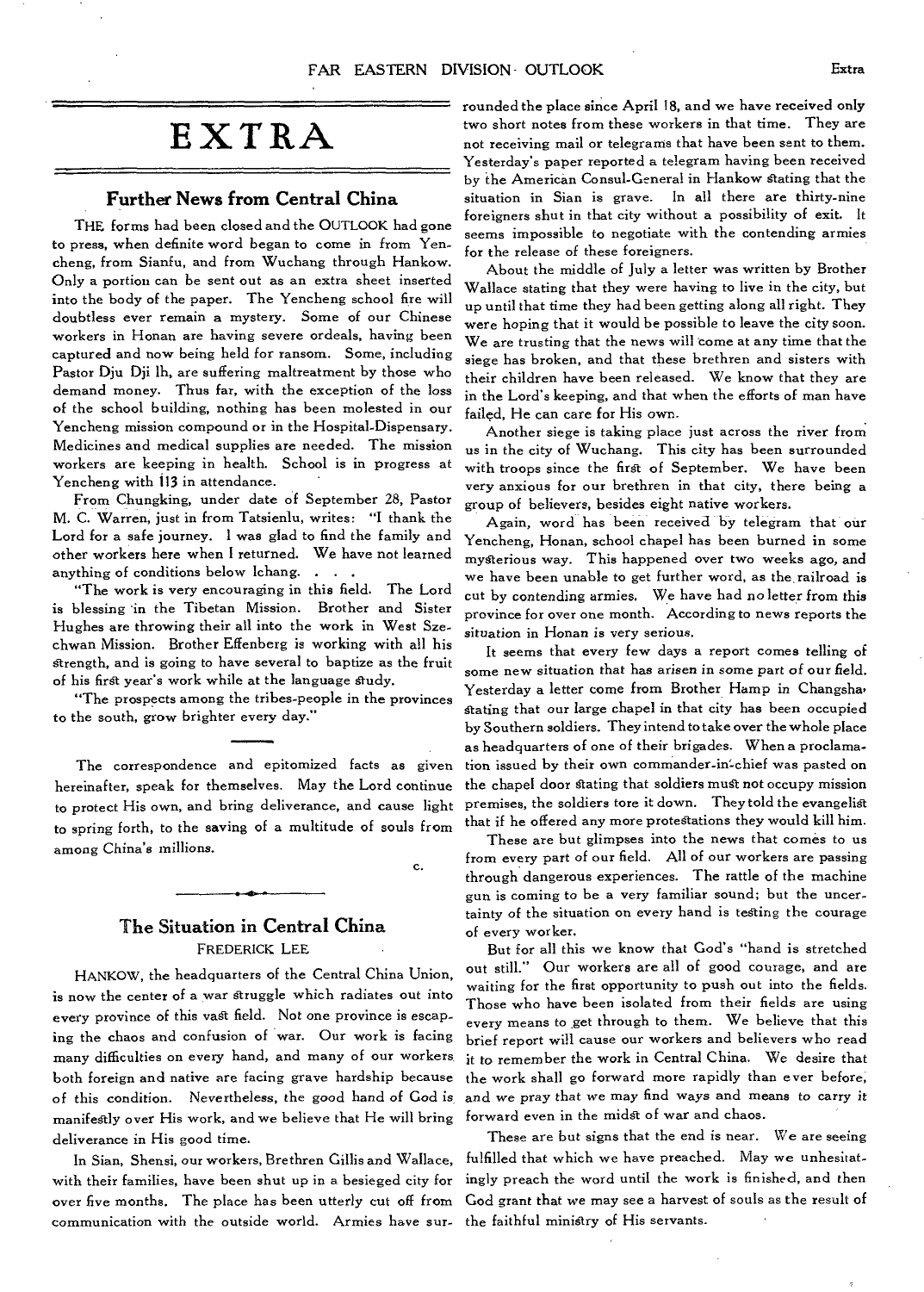### **A Calendar of the Siege of Wuchang, Hupeh, China, 1926**  FREDERICK LEE

*August* 30—Southern troops approach Wuchang from the direction of Yochow, Hunan.

September 1-Northern troops defeated and retire to city. Southern troops set up guns on hills outside city to south. Begin to bombard the city. First real attack begins Sept. 3.

September 6—Hanyang and Hankow fall to the Southern troops, who take charge of these cities.

September 7—The siege and blockade of Wuchang begins. The post office, however, continues to send mail in and out of the city.

September 14-Received a letter from our Chinese brethren in the city stating that they have but a little rice left, and they have no money. They say they can only last out a few days. Want us to try to help them. Seek for some plan.

September 20-Complete blockade of Wuchang begins. Nc mails are now sent. Situation for the people becomes desperate. Can get no word to our people. About thirty foreigners are in the city, mostly of the American Board, with Bishop Gilman at the head.

September 27—Man who escaped over the city wall arrived in Hankow. He brought word to our chapel that one of our members by the name of Hsu was acquainted in the Governor's yaman, and had been able to negotiate for a little rice to be supplied our brethren for a few days; but this source of help was soon closed, and since that time our brethren have been having a very hard time, some actually being brought to the point of starvation.

October  $5$ -One of our colporteurs, Mr. into my office this morning. He looked emaciated and weak. He had escaped yesterday from Wuchang. The gates have been opened this week to permit any who desire to leave to do so. It is reported that the gate will be opened for only five days. But it is a terrible experience to get out of the city according to the report of this colporteur. People wait for hours in the streets leading to the gate. They do not know when it will be opened. The soldiers tell them it will not be opened that day, and some of the people, weak from waiting, return home. Then the soldiers suddenly open the gate just wide enough for one man to leave at a time. There is a rush and a crush. People trample on one another. There is no order. Soldiers beat the people with clubs and swords. The weak fall to the ground. Women with babies in their arms are trampled down. The stronger ones walk over the weaker ones. The first day about 2,500 came out. Yesterday about as many more. Streets filled with the dead. Colporteur had to walk over dead bodies to get out. He was the only one of the party from our chapel who was strong enough to get out. Others had to return to the chapel. He reports that there are over thirty people living in our chapel. They are wholly without rice or food of any kind. All are in a very weakened condition. He says that some cannot live unless they are soon relieved. One man's baby has died. There are in the chapel the following church members and workers:

| Pastor Mo Gi Ren and family      | 6 persons   |
|----------------------------------|-------------|
| Mr. Hu Beh Ching, wife and son,  | $3$ persons |
| Mr. Shang and son,               | 2 persons   |
| Mr. Sieh, wife and two children, | 4 persons   |
| Mr. Lei, wife and one child      | $3$ persons |
| Mr. Hsu and family               | $8$ persons |
| Mr. Liu and wife                 | 2 persons   |
| Mr. Loh (old man)                | i person    |
|                                  |             |

Conditions in city very bad. Everyone, even soldiers, eating rice gruel. Cats, dogs, and all animals are being eaten.

Delegation of relatives and wives of workers in Wuchang called on me, and with cries asked me to do what I could to help relieve those in Wuchang. I told them I had done ail I knew how, but would see what more I could do now.

Professor Williams and I and two Chinese went to Hankow to look up affairs. Called on Mr. Littel of the American Board. He said no one is allowed to go in or out of Wuchang. There are three or four missions who are in the same straits as we, without anyone inside to help their people. In fact, he said, there is no way to help them anyway. They have twenty foreigners in Wuchang, but their people are facing .starvation, only having rice gruel for the last ten days. They cannot get food in, and they are not able to help any to get out. All we could do was to write a letter to Bishop Gilman in Wuchang, and trust someone to try and get the letter delivered. We asked him to look up our people and do what he can to relieve them by buying them food *if* there is any to be had, and that we will stand any expense involved.

P. M. On our return from the city we hear that three others of our workers have escaped, Mr. Shang and son being two of of them.

October  $11$ — It is reported in Shanghai papers, that Wuchang has fallen, some of the Southern army already having entered, and others about to take possession. If this be the case, doubtless relief can be extended our workers and other church members who have had so pitiful a time at the mission chapel.



FREDERICK LEE

April 16—General Liu Chen Hwa, of General Wu Pei-fu's army, arrives at Sian with his staff to attack the city, which is held by military and civil governors, sympathizers of the defeated Kuominchun.

April 18-City bombarded, and siege begins. Governors willing resign, but cannot come to terms with Liu Chen Hwa. West Gate for first few weeks left open so as to permit the defenders to leave. But they are unwilling to leave. And this is the only method for foreigners to leave. They find no possible way of escape; no carts are available.

*May* /4—At approximately this date the West Gate was closed, and the city has *been* blockaded since that time. Word from our workers states that it was necessary for them to move into the city. They must have gone in about this time. City under heavy bombardment. Last word from our workers there for over two months is dated at this time.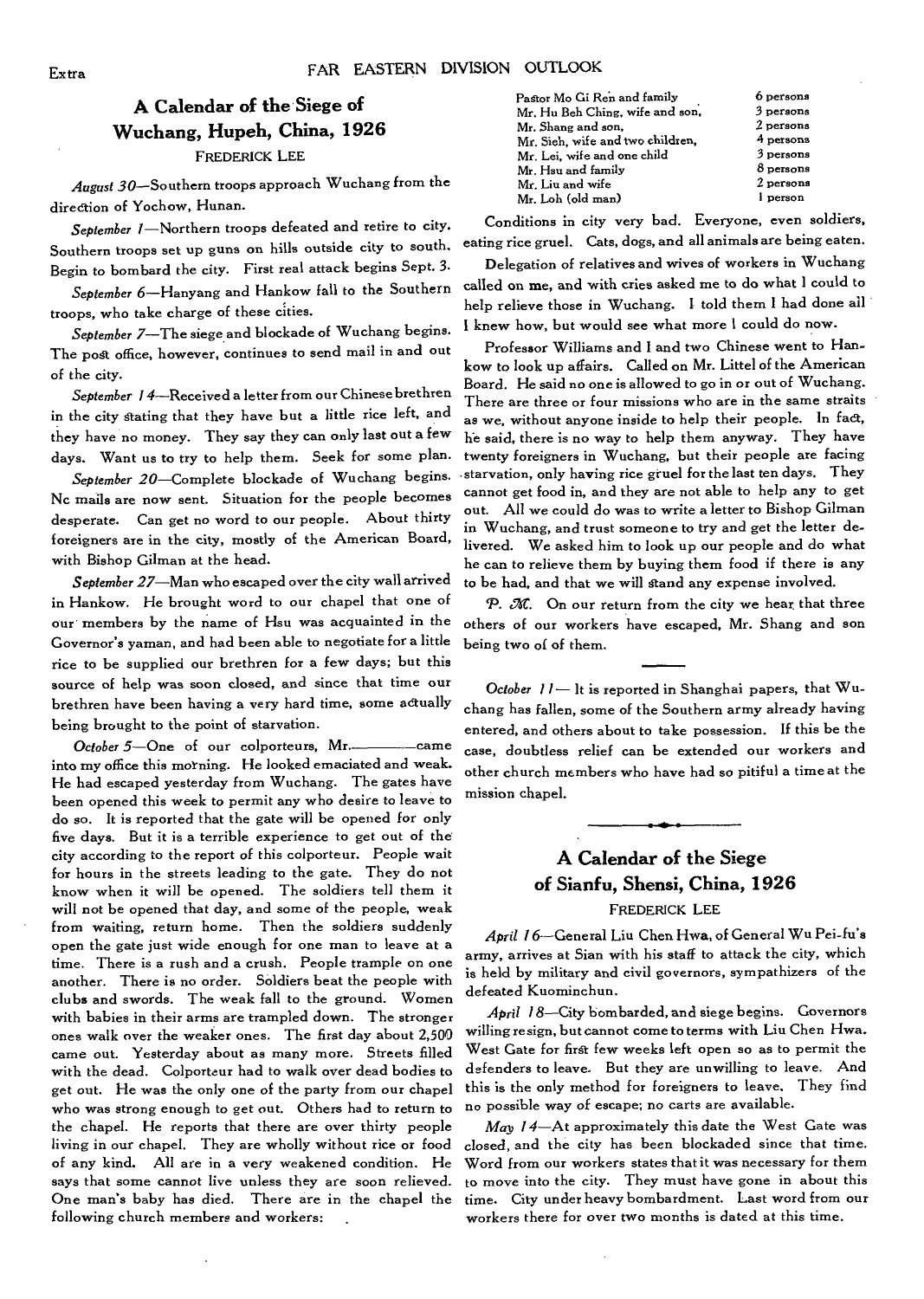*August 5—* Sent a telegram from Kuling to our mission in Sian, asking them to wire us conditions. We understood that telegrams were going through. The telegram was accepted by the telegraph office, but no reply has ever been received from Sian.

*August 26—Letters* received from Brethren W. E. Gillis and **I.O.** Wallace, but only a few lines *in* each, the authorities apparently forbidding more than this. In these brief mesages the brethren stated they were in the city with their families and had sufficient of such food as could be secured inside the walls. Brother Wallace reported the birth of a son on July 13, and that Sister Wallace and the child were doing well.

*August 24—The* China Inland Mission in Hankow received a wire from one of their workers in Sian, Mr. Shorrock, saying, "Situation becoming critical for foreigners."

*October 2—A* telegram was received by American Consul-General in Hankow, from a relief party of two foreign physicians, Drs. Wheeler and Wyatt, who had left Peking in mid-September in the hope of effecting a rescue of the foreigners in Sian who were said to be held as prisoners or hostages. The Doctors had in mind to take the place of any who might be sick. They succeeded in' getting within three miles of the walls of Sian, and wired the Consulate: "Sian situation desperate. Thirty-nine foreigners detained within. Please send help immediately." (Nine of these foreigners were members of our two mission families within the walls.)

*October 4—Pastor* Frederick Lee and D. S. Williams called on the American Consul in Hankow to inquire about this telegram, which had appeared in the Hankow papers October 3. They inquired regarding the help that was to be sent. They were informed that the Consulate did not know of any help that could be sent, and were waiting for further word. Then these brethren called on Mr. Warren, of the China Inland Mission, who is as closely in touch with Sian affairs as any one. Mr. Warren said the same as the Consul. He has sent a telegram through the American Consul to the Doctors near Sian, asking for more information as to the situation, and asking them to suggest what help can be given. Brethren Lee and Williams offered their servicesboth to the Consul and Mr. Warren, to join any relief party that might be sent to Sian, or to take any party in for rendering any assistance that might be decided upon.

*October 7—The* following Chinese registered letter was received this morning at our Hankow headquarters from one of our evangelists (whose name is witheld for obvious reasons), written from Da Chen Djen (about 130 *li* northeast of Sian). It was written September 24 (14 days in transit):

"Pastor Lee: Peace. Since the sixth of the Chinese third month (April 17) the city of Sian has been surrounded. Since the sixth of the fourth month (May 17) mail communications have been cut off. We have not received a letter from the outside, neither have we been permitted to send letters outside the city. Since the twenty-ninth of the third month (May 10) our mission compound outside the west suburb has been occupied by the soldiers. We tried in every way to hinder the soldiers from coming into our property, but no matter how we protested, they came in by force. Afterward the Chinese official in the suburb wrote two letters to Pastor Gillis and Mr. Wallace urging them to move into

the city with their families, saying that if they did not do so he would be unable to protect them, because the mission property and surroundings had already become a battle field. Now our mission property has been looted and all furnishings completely destroyed. The winter clothing of Gillis and Wallace, who are now living in the city, has been carried away by the looters. All food will soon be gone. No food or winter clothes can be bought in the city. Besides all this, there is the danger from the bombardment of the city. Please, Pastor, find some way to *save* their *lives. Gillis*  and Wallace want to leave the city, but the General within the city will not permit them. English, French, Russian, and other foreigners cannot leave the city. They are without a method. I have been appointed to get out of the city at the risk of my life in order to send this letter.

*(Signed)* 

#### **American Embassy at Peking Sending Relief Party**

*October* 4—(Despatch from Peking) "Communications from missionaries besieged in Sianfu, who now wish to leave there, indicate that the condition of foreigners is really desperate. Accordingly the American Legation is sending the Assistant Military Attache with credentials from the Peking Government to arrange for their release."

*October 7—(* Despatch from Peking) "The American Legation has been authorized by Washington to send one of its junior military attaches to Sianfu to attempt to arrange for the evacuation of American missionaries from the city.

"The Britons, Messrs. Wheeler and Wyatt, who left last month in order to make similar arrangements **on** behalf of the Britons there, are believed to be due to arrive at Sian."

#### **A Further Word from Sianfu**

PROFESSOR B. C. CLARK, principal of the Honan Intermediate School, Yencheng, writes that on October *7* "our head Chinese pastor in Yencheng received an express letter from \_\_\_\_\_\_\_\_\_, a Chinese worker who has been in Sianfu, Shensi. The letter was written about two weeks ago or more from his home town, which is about 120 *1i* from Sianfu.

"The worker has escaped from Sianfu so as to get word to us about the condition of our workers there.

"The letter is a plea for help before they starve to death• The soldiers have collected all supplies in the city for their own use. All the heavy clothing, etc. , of our people has been taken by the soldiers. The letter stated that help must come in a month or two or it may not be needed.

"We are sending a wire to-day. Please send word if you receive this.

"We are all well here and working hard. The pastor, Dju Dji Ih, of Hsiao Yao, was taken with the *to fei* when they left. We received this word yesterday. All the others of our workers were released. . . .

"We feel concerned about our folks in Sianfu, but are powerless to help them."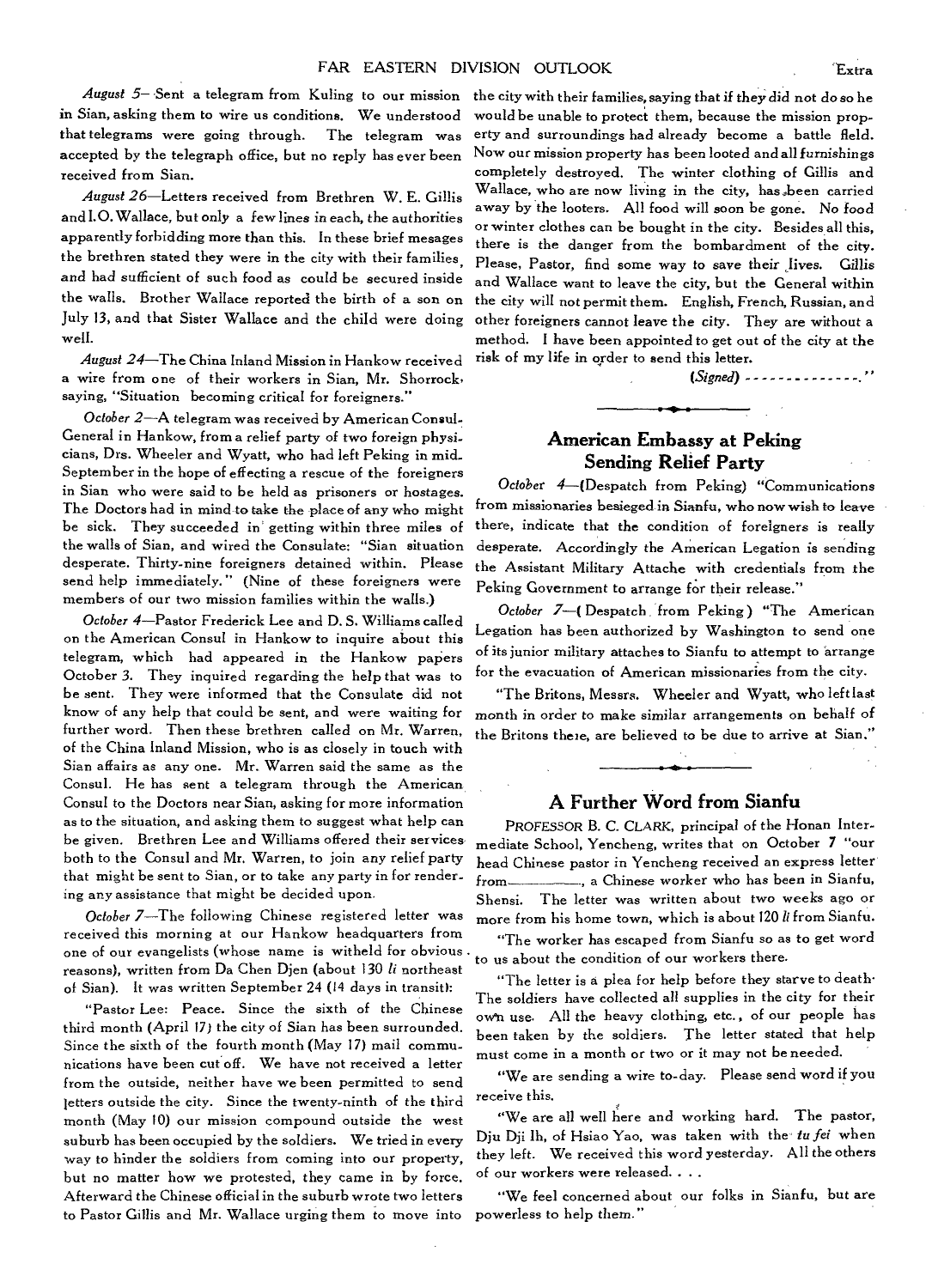### **An Intimate Glimpse of Union and Provincial Treasury Work**

#### EUGENE WOESNER

(Note: The following account of work among local church treasurers. was not written for the readers of this paper, but appeared in "Mizpa," the church paper for Central Luzon, under the title, "Visiting Church Treasurers.\*\* It gives so suggestive a method of getting close to the supporters of our *growing* mission work in the Far East, that we believe the writer will not object if we republish his report, thus giving many an intimate glimpse of **a** most important part of the work of union and provincial treasurers.—c.)

It was the great privilege of the writer, in company with Brother Emilio R. Brion. secretary-treasurer of the Central Luzon Conference, to make a tour in the province of Tayabas (Philippine Islands) recently. The chief object of our trip was to visit a few of the church treasurers; and we met first at the home of Brother Alejandro Lagabong, treasurer of the church in Lutucan.

Within the pagt two years a system of accounting has been put into operation in the various churches of the Central Luzon Conference. Brother Brion and I found the local treasurers following this system, and while looking over the records we endeavored to give what assistance and counsel we could that might be helpful in future.

The church treasurer, to my mind, occupies one of the most responsible offices in the church organization. Upon him is placed the sacred responsibility of caring for the Lord's funds. The treasurer not only receives and disburses these funds, but is also expected to make proper record thereof, which becomes a part of the permanent records of the church.

Brother Emiliano Alcala, treasurer of Sariya church, lives in Lutucan, and he brought his books and records to the house of Brother Lagabong; and thus we were able to complete the work for Lutucan and Sariaya before taking the train for Lopez. It gave us great pleasure to meet Brother Carmelo Licas, treasurer of the Lopez church, whose records were in excellent order, enabling us to finish with speed and leave the next morning, after having been royally entertained.

Arriving at Lucena, we left the train and proceeded to Sampaloc, arriving Friday afternoon early enough to complete our work with Brother Alejandro Sasa, treasurer of the church there, before the beginning of the Sabbath. We were glad for the privilege of meeting with the brethren in the Sabbath-school and preaching services. In the afternoon we attended the young people's and missionary society meetings in Lucan, a near-by church; and Saturday night we worked on the church books of Lucan. Brother Maximino Oblefias is the present treasurer, and is keeping the church records in a very creditable way.

The following morning we proceeded to Tayabas, and were soon in the home of Brother Potenciano Floresta, again busy with the auditing work. Brother Floresta has been carrying this work for some time, including the entire period during which our new system of accounting has been in vogue. We were pleased to see the neat and accurate records kept by him.

This finished our itinerary, and we returned to our offices in Manila. We enjoyed much our visits with the local treasurers in these various churches, and appreciate the excellent way in which they are filling their offices of trust.

#### **Rebuking the Devourer for Our Sakes**  GEORGE L. WILKINSON

DURING the early part of summer one of our evangelists, who was living in a chapel joining a rice-hulling shop, was pestered with very small insects which came from the rice shop into the chapel and were crawling all over the walls and seats in the church. The insects kept biting the evangelist and the people who attended church, until the evangelist concluded they would have to hunt another location, and he notified the owner of the chapel to that effect.

This evangelist and his wife are faithful tithe-payers. One day an enquirer came to visit them who is also a faithful tithe-payer; and he called their attention to the Lord's promise in Malachi to those who faithfully pay their tithe, and suggested that inasmuch as they all were faithful in that respect, they claim the Lord's promise; and so the three of them prayed.

A certain powder had been recommended by some one as efficacious, so the evangelist went the next day to get that, deciding that it would not be a lack of faith to do all they could themselves to get rid of the pests, and then trust the rest to the Lord. But the evangelist forgot to get the very thing he went to town for.

When the evangelist returned that night to the chapel, he and his associates found that the insects were gone. They lighted the lamp and looked all over the seats, and then the wall, to be sure they were not mistaken. To their great joy, they found that the Lord had driven all the insects out.

Some of the neighbors laughed, saying that they had just been having a couple of days of cool weather, and that the insects would all be back as soon as it warmed *up* a little. But the summer is gone now, and all through the hottest part of the summer not an insect returned.

The enquirer who united with the evangelist in praying, has since been baptized, and has gone through considerable persecution from his relatives on account of his faith, and has been dismissed by his employer; but he still remains loyal and true, determined to keep the Sabbath and pay *a faithful* tithe.

How many more blessings would come to all of us if we only had faith to grasp fully all the promises of God and realize that none of His promises will fail.

**Wenchow, Chekiang, China, Sept. 15, 1926.** 

#### **Institute for Tagalog and Pampangan Evangelists and Bible Workers**  R. R. FIGUHR

FOR nearly two weeks the evangelistic workers laboring in the Tagalog and Pampangan language areas were together in meetings, seeking the Lord, and studying how better to labor.

The morning devotional service was followed by papers by various workers, with discussion of topics presented. The eleven o'clock hour was one of general instruction, led by Pastor S. E. Jackson. Of the three hours spent every afternoon in meetings, one period was given to a systematic study of the Tagalog translation of the abridged edition of "The Great Controversy between Christ and Satan."

Pastor Jackson bore the chief burden of the institute, as the writer was ill a portion of the time. With renewed zeal and devotion our workers enter once more their fields of labor.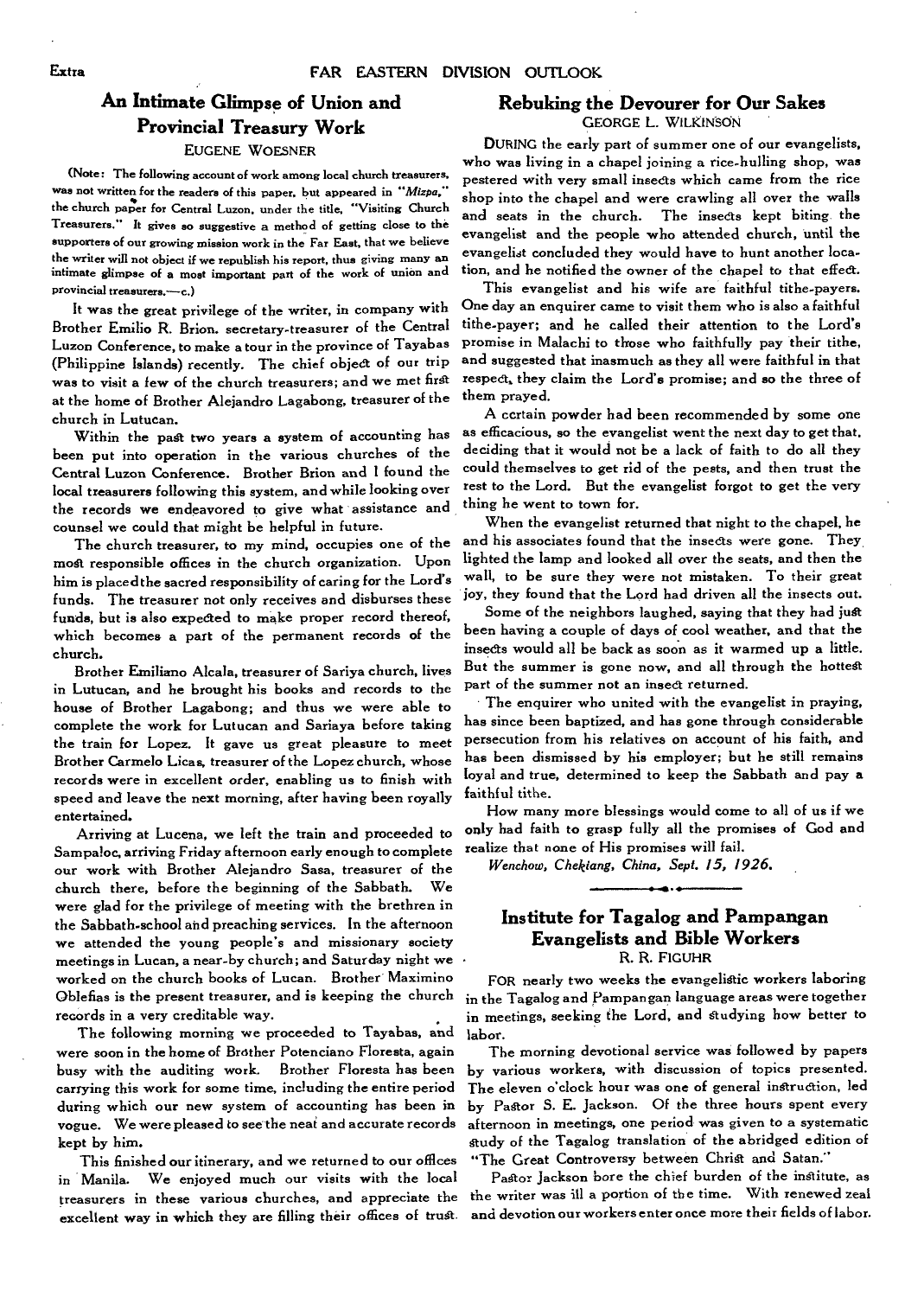#### **From Brother Swartout**

FROM Okemos, Michigan, U. S. A., his parental home, Pastor H. 0. Swartout writes of a full program before him for the summer and winter months, in preparation for another term of service in the Far East. August was spent at the editorial offices of the Southern Publishing Association, but most of the time is being spent in Michigan. Brother Swartout writes of his work in the Michigan conferences:

"In counsel with Brother Guthrie, the Lake Union President, and with the presidents of the Michigan conferences, I have planned to visit some church in Michigan almost every Sabbath during the year. Several of the visits will be for from two to five days. I have attended two camp-meet\_ ings also. Including what has been mentioned above, and addresses to various clubs, societies, and groups of Christian believers, I run from one to four addresses a week. These' with some special study that I am doing, will make a full and I trust a profitable year."

#### **The Kirin Mission**  BERNHARD PETERSEN

THE work in the Kirin Mission has been rather uphill work during the past few years. It has especially been difficult to secure native workers who would carry a real burden for the work and stay by it. Some years ago several Students were sent to the school in Shanghai to obtain an education and become workers in that mission. However, these students upon their return did not remain faithful, and some who entered the canvassing work did a good deal o harm, and were a great disappointment to those who had hoped that they would become a strength to the cause-The work has thus moved forward slowly, the workers having now and then been supplied from the Fengtien Mission.

We are glad to hear now that a change for the better has come to the work in that field. Brother Larsen, who has charge of the work in the Kirin Mission, writes very encouragingly after a recent itineracy among the chapels: "We had a very interesting time while on this trip. Six were baptized at Kirin, and there may be still two or three more this fall. There is a very good interest at Kirin City, and we look for a goodly number next year. Well, we went from there on to Hwapichang, and at this place four were baptized. Thursday afternoon we leave for Shwangcheng. Some there are now waiting for baptism, and later there will be some from Changchun. We do hope we can make our goal or even go over it this year. With a worker in every chapel, and by holding efforts in every chapel this fall, we ought to be able with the Lord's help to have a greater harvest of souls."

We rejoice with these brethren that the Lord is giving them souls for their hire. One baptism has already been held in Changchun this year, and eight souls were baptized. Some time ago it was decided that Brother Kovshar take charge of the work in the city of Changchun, and he writes very enthusiastically about the work he is planning to do in that place. Our oldest Manchurian native worker has also been located at Changchun. This brother has been with the work ever since it was started in Manchuria, but because of becoming involved in financial difficulties was obliged to quit for a time. He has again entered the work with his former enthusiasm, and we believe that much good will be accomplished.

#### **"The Roar of Cannon"**

FROM widely separated portions of the China field word comes from time to time of "the roar of cannon;" yet our work continues. To quote from Pastor Geo. J. Appel, who wrote from Peking a few weeks ago while the Northern campaign was on:

"The work of the North China Union is going forward in all lines in spite of the unsettled conditions. The roar of the cannon on the northern battle front can be distinctly heard from the city wall. The battle at Nankow has been in process now for nearly three months, and very little word has come through from our chapel and work at Kalgan or from the colporteurs who went up into that section before the battle line shifted north of Peking. We have the largest force of colporteurs in the field this year that we have ever had, and all but one have stayed by the work in spite of the hardships caused by the soldiers and by bank notes issued by contending armies."

Of chapel work in Kalgan, a center of unrest the past six months, Pastor W. J. Harris, director of the Chihli Mission, writes more in detail:

"Our work in Kalgan is going along nicely, notwithstanding the war. We had planned for a special evangelistic effort in Kalgan this spring, but the next day after my return from my lagt trip up there, the railway was taken over by one of the military leaders, and no one has been allowed through. The third Asiatic expedition under Dr. Roy Chapman Andrews were compelled to give up their plan of explora: tion for 1926. I receive letters from our Kalgan evangelist, Brother Yu, although at one time we were cut off from all communication with him for a period of upward of six weeks."

More recently, from Central China, Pastor Frederick Lee, the superintendent, writes:

"On our way back to Hankow from Kikungshan, where we had gone recently to hold a union committee meeting, Brethren E. H. James, D. S. Williams, and I were thirty-six hours on the way (instead of the usual half day), finally having to leave our train and get onto a single engine that was going through with some soldiers. We had to walk to cover the last lap of our journey. When we arrived in Hankow we found Wuchang was being bombarded, and this has continued more and more every day. Last night and this morning have been the heaviest yet. We have a church of our brethren and sisters in Wuchang, and workers are stationed there. These all need our prayers. They could not get out before the trouble came.

"It is only the rattle of the typewriter that shuts out the *rat-tat-tat* of the machine guns, but it cannot shut out the boom of the big guns which are bombarding Wuchang. The city is surrounded, and a big battle is on. We can see the fighting when standing down on the Bund.

*"Later.—I* had planned to go into town to mail this letter, but I cannot get away. Fighting broke out suddenly near our Wang Gia Dun mission compound, and we have been having a hail of stray bullets."

(Note.—By the time these lines had been gotten into type, many more cannon were sounding; but in every province our workers are doing their best to advance in ' faith wherever circumstances permit.)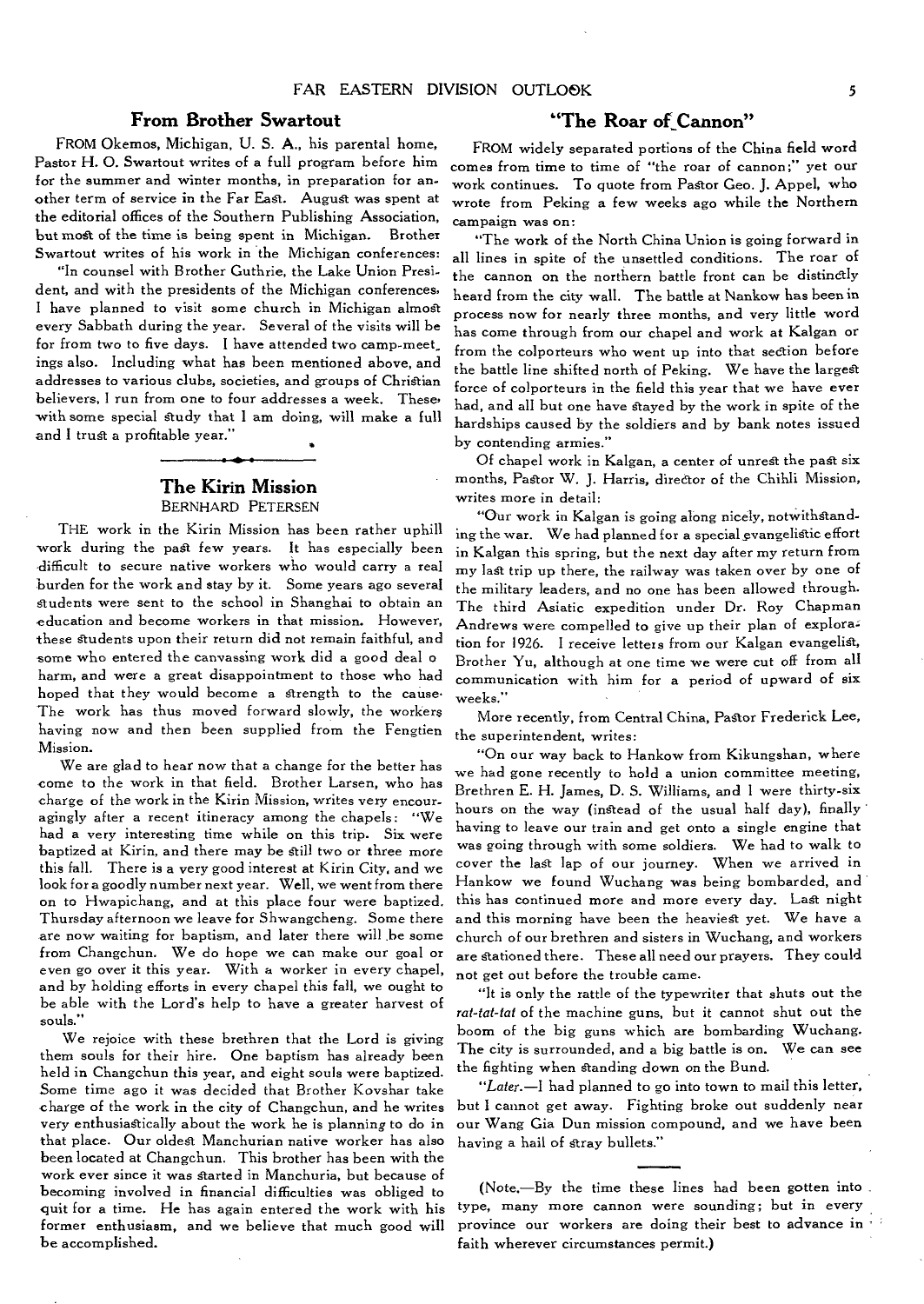### Correspondence and Miscellany

#### **Accessions in Borneo**

Under date of September 6, Sister Elizabeth Mershon writes from Jesselton, British North Borneo, of work among various nationalities in that mission, and in outlining the present status cf the Chinese section of their evangelistic advance, says:

"Mr. Mershon is up at Tenom holding an effort among the Hakkas there. We expect six baptisms as the result of work done in Tenom the past month. I went up there last week to visit the women. . . . We have built a church and a school house at that outstation. Our Chinese church worker can teach the Hakka boys who will attend school there, but we may need to bring in a Malay worker also because of the desire of several Muruts (Dyaks) to attend also.

"As the result of our effort at Kudat this year, we baptized six Chinese. There are about ten or twelve more who are interested and studying the truth. This is a place where some of the brethren at one time feared it might be *useless* to continue our evangelistic work. *We*  built a school there, and it s fil ed to overflowing. Mr. Mershon and I were there for a time, and visited the men and women who were *working in their* gardens from day to day, and then at night met with them in the church, holding public meetings. At the close, six were ready for baptism. These had been studying the truth for some time. Two were Cantonese, one was Hokkien, and three were Hakkas. The Cantonese, a young man and his brother, are fine people. The young man is now teaching in our Kudat *missicn* school, and *is* doing well.

"At Tuaran we baptized two Foochowese, one of whom is the man who heard the 'voice telling him to stop working on the Sabbath day. The three others there are a widow and her youngest son and a daughter. The Lord has been with *us* to enable us to win that woman and her family. It took her some time to step out, but she finally made the stand after our last series of meetings in Tuaran this year.

"We feel the need of a deeper experience in the things of God, that we may be the means in His hands of winning the souls of the Chinese and of these native peoples of Borneo."

#### **The Philippine Junior College**

Professor 0. F. Sevrens, president of Philippine Junior College, writing from 239-259 Calle<br>Luna, Pasay, Rizal, P. I., under date of September 13, 1926, reports :

"This school year is quite satisfactory on the whole, though we are terribly crowded here. The *enrollment is* 300.

"The first few weeks of school I had to reject many students. Still I accepted some whom I could not turn away, and as a result the carpen-ters were busy making beds and tables for a long time. We bought a mixed-material house near the publishing house, and made it over for a dormitory for some of the older girls. Everything is crowded to its capacity. I wish you could see our diningtoom. We are using the cafeteria plan this year and find this on the whole more satisfactory than the old method.

We held a special meeting a few weeks ago. when Brother Jackson returned, and as a result Pastor W. B. Ammundsen is conducting a baptismal class of about twelve."

#### **From Japan to tha States**

From Yokohama Mrs A. N. Anderson and children, of the Tokyo headquarters, sailed for San Francisco, October 2, where Mrs. Anderson will reside for a time. Pastor Alfonso N. Anderson remains in Tokyo in order to continue his work there, he having responsibilities both as an associate with Pastor S. Miyake in the editorial rooms, and as director of the Tohoku Mission.

#### **Annual Sabbath. School Rally Day**

February 5 has been appointed as the day for the annual Sabbath School Rally Day. In accordance with our usual custom, the January number of the *Sabbath School Helper* will contain a suggestive Rally Day Program. There will be much helpful material in this number for those who want to make Rally Day a real success. One of the special features of this number will be a translation in Chinese of the song, "The Boat *on* Galilee." All who have used this song in the English Sabbath school know how well it always takes with the children. Many will be happy to have th's song available in Chinese. It would be well to order sufficient extra copies of the January Rally *Day Helper in*  order that all who ought to have a copy of this song may have one. Be sure to place your order early for as many extra copies of this special as you may need. The price is three cents each, Mexican. Order through your tract society, or direct of the Signs of the Times Publishing House, 25 Ningkuo Road, Shanghai, China.

#### **Keen after Malay Literature**

"We find that the Malay workers are very **keen in taking the Malay church paper and the Pertandaan** Zaman (Malay Signs). They *Pertandaan Zaman (Malay Signs). are also* very much interested in getting our denominational books to *read."—From the Secretary of a Provincial Mission Traci Society'* 

#### **The Mariannes, the Carolines, and the Marshalls**

In the South Seas are three groups of islands under Japanese mandate. All these lie south of latitude 22 degrees North, and between longitude 130 to 137 degrees East. Their combined area is 960 square miles, their population 52,944. It is said that constant trade winds give a mild The rainy season is from June to August, with much humidity.

The peoples of the Mariannes, the Carolines, and the Marshalls are of the Micronesian type, their language being of Malay-Polynesian chiefly, a variety of dialects making communication somewhat difficult. In the main the people are said to be "good natured and friendly," and proficient in navigation and fishing. Ancestral worship and sun worship p evail. Christianity has been introduced successfully, and a goodly number have already been won to Roman Catholicism and Protestantism.

Little of agriculture has been attempted. The chief products are coconuts, taro. sugar cane, bananas, corn, potatoes. A considerable number of cows, pigs, and fowls are bred. Cotton is grown successfully, and hardwoods abound.

Two steamer lines are maintained from Japan, one running to the eastward extremity of the group, and the other westward and on to Menado, Celebes. It takes about three weeks to reach Menado from Shanghai via Moji and the Marshalls.

#### **Printed Report of "Convention Proceedings"**

Again and again, as for the first time I have had opportunity to leaf through the recently published pamphlet containing the prin.ed<br>report of the proceedings of the "Joint Convenreport of the proceedings of the tion" of the Sabbath School, Educational, and Young People's Departments held in Shanghai, China, in April of last year, the unity of our world-wide work has been impressed anew upon my mind. In the formative stages of our departmental work in the Far East, it is worthy of *remark* that in general the plans that have been evolved through the years of progress and success in the homeland, are proving equally Practicable as they are set into operation in Oriental lands. Whatever the department of endeavor,—whether in the Sabbath school, the day school, or the young people's society,- it seems that what has proven good for one place or situation has been proving equally helpful *under like* circumstances elsewhere. Surely the guiding hand of the Lord has been shaping the development of our great worldwide depart ments of church and missionary endeavor. None can fail of receiving helpful suggestions and practical inspiration through reading the proceedings of our departmental Conventions as published in the pamphlet now available.

C.

#### **Near Neighbors**

The Far Eastern Division is next-door neighbor *to tour* world *Divisions; namely,* European, Southern Asia, Australasian, North American. Beginning with Karufto (Saghalein) along the 75th parallel north latitude, and running along the Amur *River, the Argun River,* and *on* and on westward to the Altai Mountains in Central Asia, our frontier on the north touches the European Division for thirty-five hundred miles or more. Our Tibetan, *Yunnan, ard Siam*  frontiers are the frontiers of the Southern Asia Division for fully three thousand miles. To the southward, some portions are within six hundred miles of the *continent of Australia.*  some three hundred, and at one place (in the southern part of Dutch New Guinea) we come within one hundred fifty miles of the Australian Continent; whereas in New Guinea our *eastern*  frontier actually touches the Australasian Division along a line four hundred fifty miles in length. Thus, on frontiers thousands of miles in extent, we can at any point step right across an imaginary line and be within the borders of a sister Division. As for the North American Division(so called), scarce more than a da<sub>i</sub>'s journey by a swift liner brings us from tae Kurile Islands (stretching northeastward from Hokkaido) to the Aleutians reaching out a friendly hand from the shores of North America. Thus geographically, as well as in spirit and purpose, we are living in closest juxtaposition to almost all the "homelands" from whence our foreign working fcrces have come. In a most literal sense, we are "next-door neighbors' to Europe, to Australia, to America. to India.

It is to some of these frontiers that workers are soon to be sent, as the result of special provision made for their support by means of the Midsummer Offering. These workers in various Divisions will Le meeting our workers occasionally along the borders of our respective fields; and some day soon the whole earth will have been given the last warning message of mercy, and the work in which we are engaged will Lave been finished. Blessed hope! Let us gather courage as we see the lines of our working *forces* advancing to our farthest borders.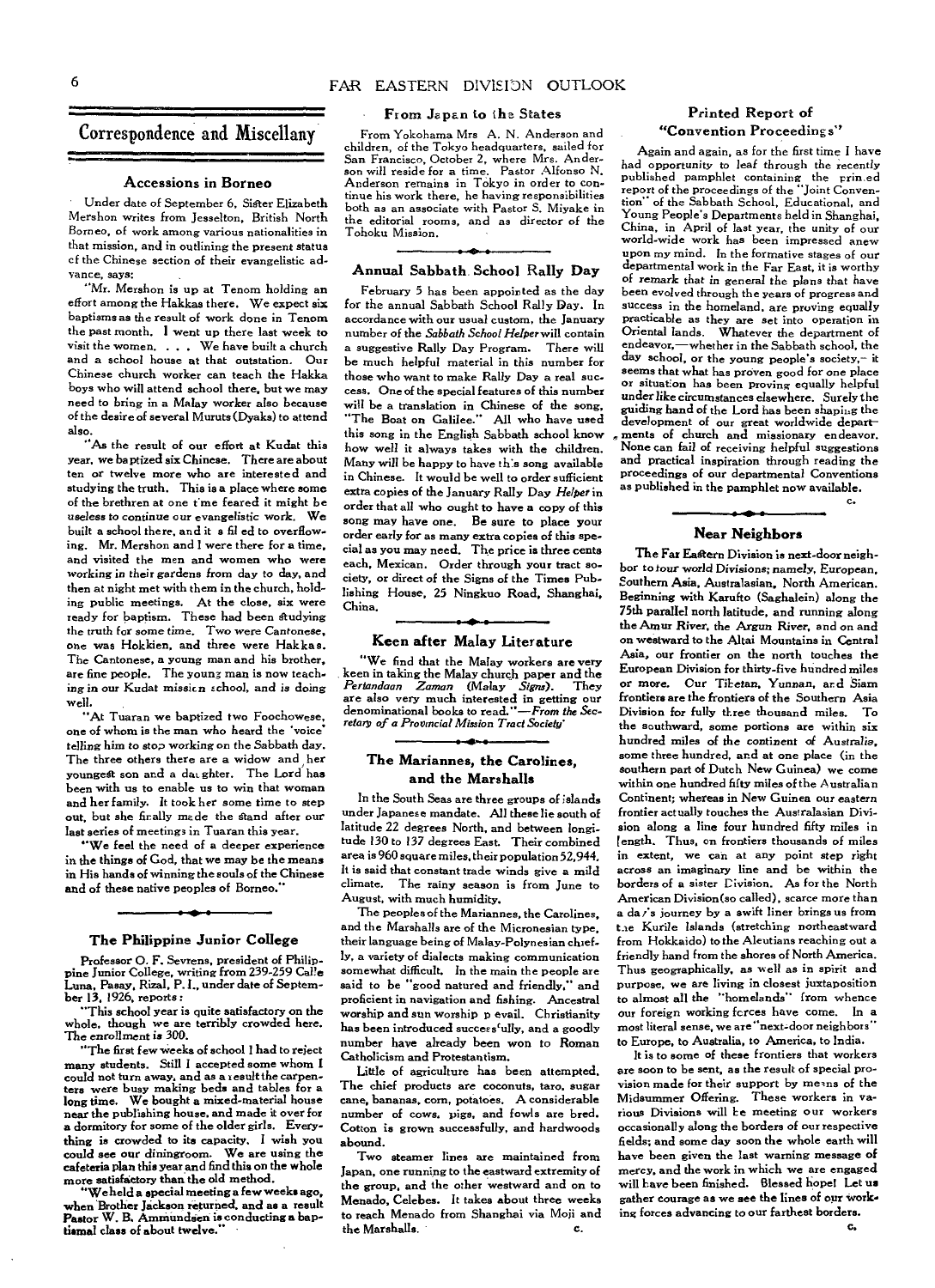#### "Health and Longevity"

The medical volume, "Health and Longevity," prepared and published first in Tagalog and Wenli, has since been translated and published in Cebuan, Panayan-Visayan, Ilocano, Java-Malay, Arabic-Malay, Mandarin, Pampang an, Korean, and, in slightly abridged form, in English, in Urdu, in Tamil, in Telugu, and in Burmese,—a total of fourteen distinct languages and dialects. Thus it is made available to nearly all the peoples of the Far East and of India as well.

#### "A Little Child Shall Lead Them"

At our first baptism in Mapalad there was a little boy who wanted to be baptized. I hesitated because he seemed too small. After talking carfully with him and with the brethren, and being assured that he was an unusual boy, I reluctantly baptized him.

Later, at our second baptism in Mapalad, the boy's father, mother, two brothers, and one sister were baptized. This little boy, I was told, had had a great burden for his parents and brothers. Now the whole family are rejoicing together in the truth.

"A little child shall lead them."

#### R. R. Figuhr.

#### A Correspondence Course for First-Grade Students

Mothers; this is your opportunity. The new Fireside course gives you full instruction enabling you to teach your ch Id or children all the essential studies of the first grade. Textbooks, assignments, the spirit of the teaching, the ground to be covered, are all plainly indicated in the lessons. The mother taking the course is moreover continually in touch with competent and experienced instructors who are ready to help her and her child or children at every point of need. For further particulars address— *Fireside Correspondence School* 

*Takoma Park, Washington, D. C., U. S. A.* 

#### Church Schools in West Visaya

Five church schools are being operated this school year by the West Visayan Mission, with a total enrollment of about 220. The various schools, with their teachers, are as follows:

*Jars (lloi!o):* Teachers, Mr. Pedro Diaz, Mr. Tomasa Segundo, Miss Gorgonia Justiniani. *Sido (Antique):* Teacher, Miss Giventa

Oquealda. *Dumangas ( Occ. Negros):* Teacher. Mr. Angel Solivio.

*Aguisan (Occ. Negros):* Teachers, Mr. Florentino, Miss Rosario Ibanes.

*hog (Occ. Negros);* Teacher, Mr. Arturo Macaciano.

The school in Jaro carries students to eight grades, inclusive; the others to six grades, inclusive. Soon the West Visayan Mission will have a membership of more than 2,500-in fact, this membership will have been attained prior to the close of the present year. One of the problems before the mission is what to do with its increasingly large number of youth not yet provided with church school privileges.

Here is *my* work to do, to worry over. My work. I say; but if I can know that it is not my work, but God's, should I not cast away my restlessness, even while I worked on more faithfully and untiringly than ever *?—Phillips Brooks.* 

#### The Baptismal Record in the Philippine Union

Sabbath, June 27, was a big day for the little church at La Carlota. Seven couples had been married the day before, and Sabbath afternoon thirty-eight were buried in baptism. This bapsism is the first-fruits of Brother Same's tent effort. Many are dill preparing, and we hope to have another large baptism there soon.

Fifteen were baptized in Isabela recently. Among them was an old man ninety years old who had been baptized about ten years ago by Pastor Wenceslao Rodriguez when Pastor Rodriguez was then a Protestant pastor.

Eight were baptized recently in the barrio of Batad, Balasan. This was the first baptism ever held in this barrio, and our brethren will be interested to know that among the candidates baptized was the son of the local priest.

Our baptisms in West Visayan Mission for the first six months were 296 souls. Our brethren remember we have a goal of 1,000 souls for this year. If each one will bring one more during the last six months of this year, we will more than reach the goal. Pray and work.

In the town of Lips, Batangas, seven were baptized June 24. These are a part of the fruit of the eff..rt of Brethren Senson, Enriquez, Lagonera, and Arsenia Santos. Two had been baptized before, and we hope that soon some ten more will be ready, making a total of about twenty.

In the barrio of Santa Ana, thirty-two were baptized June 24. These are largely the result of the labors of Brethren Magcalen, Bernandino Nepunoceno, and Sister Fortuna'a lbiel. The brethren there are planning to build a chapel.

A second baptism has been held in the town of Lucena, Tayabas. Over thirty were baptized. We are glad the Lord is continuing to bless out labors there.

Sabbath, July 17, was a happy day at Mapalad, Pampanga. Twenty brethren there were baptized. One of them was from Sta. Cruz. and nineteen from Mapalad. The brethren there have completed a very nice chapel. It has taken much work and money. One brother alone gave over Pesos 150. Sabbath evening we had the Lord's supper there together. The Lord came near and blessed us richly. If the Lord continues to work by His Spirit there, in six or eight weeks twenty more will doubtless be ready for baptism.

Some time ago word was brought us that there were some Sabbath-keepers in the barrio of Calihon, a place some distance from Lipa. Sister Paciencia Molimbayan was asked to go there and teach these inquirers the truth more fully. She spent some time there. Four have been baptized. After the baptism one of the newly baptized brethren gave over Pesos 100 tithe. We feel sure that this brother has given his whole heart to *the* Lord.

It was raining and Stormy, Sunday, July 18, at San Roque. But eleven people who had given themselves to Christ and had proven their devotion to Him by serving Him several months faithfully, set out for the river where our baptism was to be. It was a simple baptism, but we felt the Lord was with us. These brethren, under the leadership of Brother Pedro Magsalen,

have built a nice little chapel. We accordingly organized a little church there. There are some seven or eight left there who we hope will be ready for baptism in a month or so. So far they have not triumphed completely over their vices. These baptized believers are the fruits of our Kalaba and San Roque efforts, where Pedro Magasalin and Brother Fernando Alcantara have labored.

During a tent-meeting at Consolation, Sogod, Leyte, Brother Mamerto Yorac and his colaborers were met by severe trials and persecu-The Protestants and the Catholics united in challenging our workers right in front of the meeting-place, but to no avail. The enemies of our work slashed one side of tent, and stoned the house where our workers are living. In spite of the terrible teat these brethren have undergone, when the fury of the enemies reached its climax the Lord was among the workers preserving them and those who had been influenced by the preaching; and the happy sequence is that twenty-six souls were brought to Christ Jesus. Now the brethren at Consolac:on have a nice little chapel with a membership of thirty-four baptized believers.

#### Following Up A Call

In a recent issue of *"Echoes of the East Visa; cn Field"* is given a most heartening little story of God's workings upon human sou s. To

"From Mahaplag, one of the remote *barrios* of the town of Baybay, on the island of Leyte, the brethren in our Cebuan Mission headquarters received a pressing call for workers, signed by about fifteen persons. In response, the Mission sent Brother Mamerto Yorac to investigate. Brother Yorac, with four of the brethren from Baybay, went into the interior, passing through wild forests. The following morning they found the fifteen inquirers. With great surprise Brother Yorac learned that these were already keeping the *seventh-day* Sabbath, and had given up their vices. They had been taught by no minister, but by the Spirit of God. Their hearts were warm with love; and one of their number, formerly the superintendent of a Sunday-school of one of the Protestant churche-, told the following story:

"One day waile he (the Sunday-school cuperintendent) was reading the Bible, he chanced to find out that the seventh-day Sabbath is the rest-day commanded by God. He and those who were with him at the time, then asked the minister why they were keeping Sunday, but he was unable to give them a satisfactory answer. Immediately two opinions arose among the church-members; namely, one in favor of the the Lord's seventh-day Sabbath; the other in defense of the practice of Sunday-keeping. At last a public debate was arranged between the superintendent and the minister, and as a result of this debate the judgment of the public was in favor of the one who had begun to keep holy the seventh-day Sabbath. Now the people of that *barrio* are giving up their faith in the Protestant teaching. Some are returning to the Roman Catholic Church, and some have begun to observe the seventh-day Sabbath; and Still others are undecided, and are waiting until one of our evangelids can give a series of lectures on present truth.

*"Let us* remember these inquirers in our prayers, *that* by *the* grace of God they may be Strengthened in the blessed hopel"

.•:01.1•01=ma

The loving heart which seeks to offer all, even disappointments and vexations which touch the tenderest places, to God, will be more likely to grow in generosity of spirit than one who bears grudgingly what cannot be averted.<br>*--H. L. Sidney Lear*.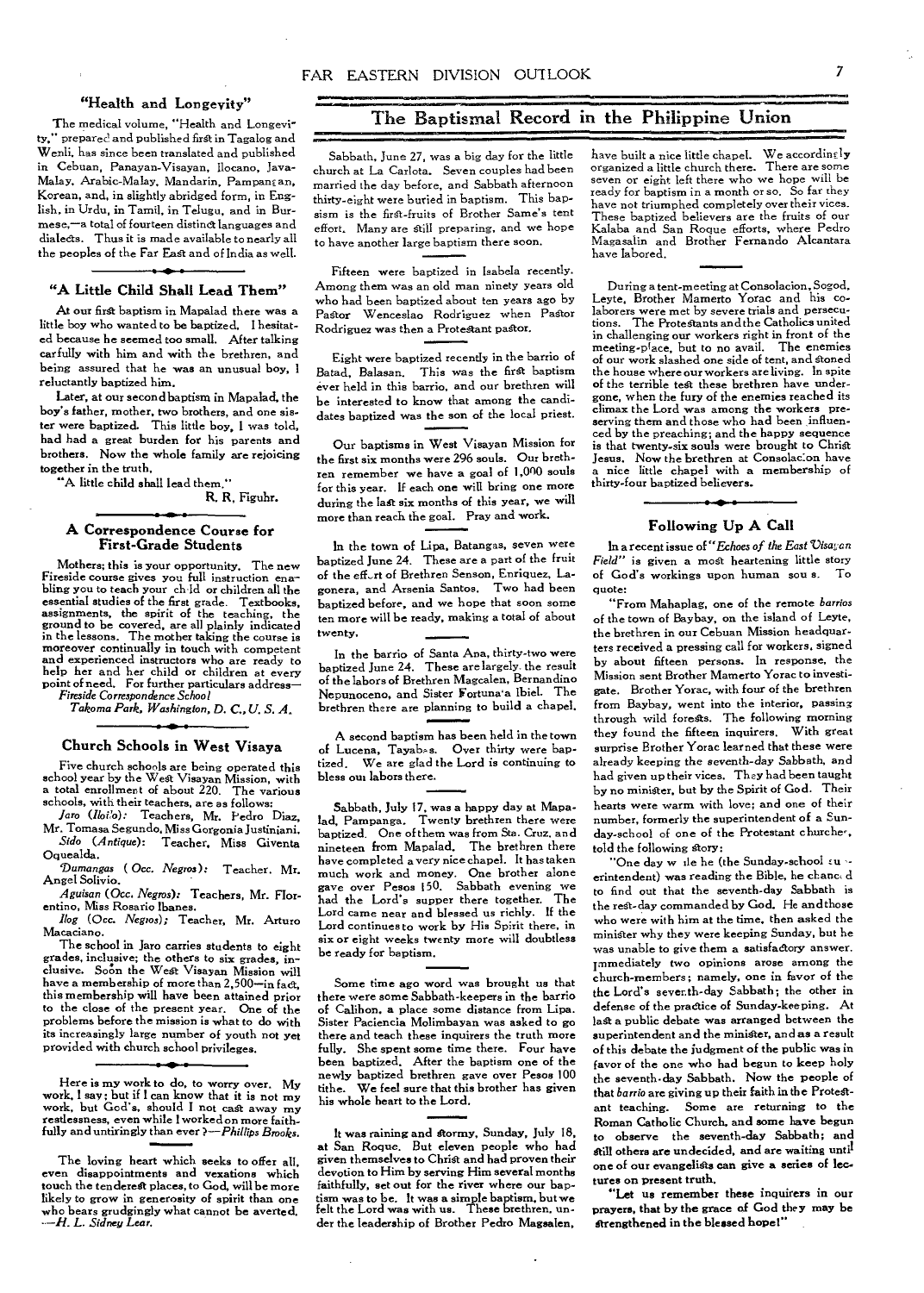(For further details, including total tithes and offerings, see the Statistical Table appearing on pages 10, 11.)

#### THE FAR EASTERN DIVISION OF THE GENERAL CONFERENCE OF SEVENTH - DAY ADVENTISTS

AN ITEMIZED STATISTICAL SUMMARY --- INCLUDING PROVINCIAL MISSIONS --- FOR HALF YEAR ENDING JUNE 30, 1926

| Union Missions<br>and<br>Provincial Missions<br>in the<br>Far Eastern<br>Division                                                                                 | Baptized Membership<br>June 30, 1926                  | 1926<br>$\frac{1}{\text{June}}$<br>و ب<br>a p<br>gramary<br>۰,<br>w | six months<br>LOSS<br>s1x<br>$\texttt{dwring}$<br>81.gn<br><b>CLAIN</b><br>Minus<br>Net | Ordained Ministers<br>ð<br>ដំ                                            | Licensed Ministers<br>g<br>No.                                             | Licensed Missionaries<br>ď<br>No.                                                                | Colporteurs<br>$\mathfrak{p}$<br>No.                         | Total Number of<br>Foreign Laborers                                            | đ<br>Number of<br>e Laborers<br>Total N<br>Native                             | Laborers,<br>d Poreign<br>ad<br>$5^{\circ}$<br>Number<br>Native<br>Total<br>Both | -r <sup>v</sup> to June, 1926<br>(gold)<br>Receipts<br>TITED<br>$J$ amary<br>NATIVE | Schools<br>Sabbath<br>đ<br>$\mathbf{v}_\circ$                        | Membership<br>School<br>Sabbath                        | 1926<br>School<br>June.<br>Offerings,<br>Total Sabbath<br>$\Omega$<br>Jamary | Schoole<br>Church<br>م<br>م<br>$N_{\rm O}$ .       | Schools<br>Church<br>Enrollment                                   | Books and Periodicals.<br>$S \odot 1 \epsilon$ s<br>1926<br>to June,<br>Literature<br>January<br>Total | Societies<br>$\ddot{r}$<br>ź<br>$\mathbf{a}_4^*$<br>ř.<br>م.<br>م<br>No. | P.<br>ż.<br>å,<br>÷.<br>٩Ļ<br>Membership<br>Societies | Harvest Ingathering Receipts<br>June, 1926<br>$\mathbf{c}$<br>Arence<br>۰, |
|-------------------------------------------------------------------------------------------------------------------------------------------------------------------|-------------------------------------------------------|---------------------------------------------------------------------|-----------------------------------------------------------------------------------------|--------------------------------------------------------------------------|----------------------------------------------------------------------------|--------------------------------------------------------------------------------------------------|--------------------------------------------------------------|--------------------------------------------------------------------------------|-------------------------------------------------------------------------------|----------------------------------------------------------------------------------|-------------------------------------------------------------------------------------|----------------------------------------------------------------------|--------------------------------------------------------|------------------------------------------------------------------------------|----------------------------------------------------|-------------------------------------------------------------------|--------------------------------------------------------------------------------------------------------|--------------------------------------------------------------------------|-------------------------------------------------------|----------------------------------------------------------------------------|
| PHILIPPINE UNION<br>Northern Luzon Mission<br>East Visayan Mission<br>West Visayan Mission<br>Central Luzon Conference<br>Southern Luzon Lission<br>Union Mission | 7058<br>1268<br>891<br>2150<br>2542<br>107            | 1017<br>$\frac{235}{258}$<br>596<br>200<br>23                       | 684<br>232<br>165<br>$\overline{7}\overline{7}$<br>182<br>$\overline{27}$               | 17<br>$\overline{c}$<br>$\overline{2}$<br>$\overline{2}$<br>ъ<br>ĩ<br>TI | $\frac{31}{4}$<br>$\frac{3}{6}$<br>$\overline{13}$<br>T<br>$\overline{3}$  | $\frac{83}{11}$<br>$\overline{21}$<br>21<br>$\overline{11}$<br>$\overline{c}$<br>$\overline{17}$ | 97<br>13<br>51<br>$\overline{9}$<br>43<br>7<br>1             | 25<br>$\overline{2}$<br>$\overline{2}$<br>$\mathbf{I}$<br>$\overline{2}$<br>21 | 264<br>$\frac{37}{53}$<br>85<br>ïΪ<br>33                                      | 292<br>$\overline{37}$<br>$\frac{55}{147}$<br>86<br>$\frac{13}{54}$              | \$12211,13<br>1320.27<br>2379.24<br>2676.28<br>5682.71<br>152.65                    | 198<br>$\frac{33}{29}$<br>76<br>$5^{\circ}$                          | 6771<br>1170<br>809<br>2040<br>2642<br>110             | \$3162.89<br>365.14<br>387.02<br>673.78<br>1706.49<br>30.46                  | 51<br>6<br>T<br>ъ<br>10<br>$\overline{\mathbf{1}}$ | 1058<br>555<br>43<br>230<br>259<br>304                            | \$37135.66<br>4137.18<br>10414.25<br>$-2575.25$<br>16504.64<br>2944.78<br>509.56                       | 51<br>12<br>75<br>ΊŹ<br>$\overline{27}$                                  | 1515<br>331<br>-98<br>275<br>761                      | \$26.00<br>26.00                                                           |
| CHOSEN UNION<br>West Chosen Mission<br>Central Chosen Lission<br>South Chosen Mission<br>Union Mission                                                            | $\frac{1556}{664}$<br>414<br>393<br>85                | 37<br>16<br>51                                                      | $-31$<br>$-63$<br>$\frac{-39}{21}$                                                      | 14<br>$\overline{z}$<br>$\frac{3}{4}$<br>5                               | 25<br>4<br>7<br>$\overline{\mathbf{g}}$                                    | 91<br>$\overline{21}$<br>$\overline{22}$<br>$\frac{19}{29}$                                      | 34<br>-7<br>$\overline{10}$<br>15<br>ã                       | 25<br>4<br>$\overline{22}$                                                     | 153<br>$\frac{38}{34}$<br>40<br>πт                                            | 179<br>38<br>34<br>щT<br>63                                                      | 2305.23<br>$\frac{957.30}{744.00}$<br>417.96<br>185.97                              | 93<br>Ιю<br>$\overline{24}$<br>5 <sup>1</sup><br>5                   | 4310<br>2150<br>1105<br>802<br>253                     | 1528.77<br>762.87<br>449.02<br>262.26<br>54.62                               | $rac{31}{16}$<br>$\overline{5}$<br>3               | 1193<br>$\frac{556}{210}$<br>130<br>247                           | 6459.01<br>1633.91<br>1545.06<br>3076.08<br>203.96                                                     | $rac{27}{16}$<br>$\overline{6}$<br>5                                     | 996<br>$\frac{556}{287}$<br>153                       | 1076.12<br>86.39<br>25.05<br>414.68<br>550.00                              |
| JAPAN UNION<br>Kyushu Mission<br>Chugola Mission<br>Konsai Mission<br>Kanto Mission<br>Tohoku Mission<br>Hokkaido Mission<br>Union Mission                        | 482<br>50<br>67<br>116<br>207<br>24<br>18             | 22<br>క్<br>T<br>15<br>1                                            | 22<br>र<br>ź<br>T<br>15<br>1                                                            | 9<br>ī<br>ı<br>6.                                                        | 11<br>T<br>$\overline{2}$<br>3<br>ı<br>T<br>$\mathbf{I}$<br>$\overline{2}$ | 10<br>T<br>$\overline{c}$<br>T<br>ı<br>ī<br>17                                                   | 11<br>$\overline{z}$<br>T<br>3<br>3<br>$\frac{1}{1}$         | 22<br>55                                                                       | $\frac{30}{4}$<br>5<br>$\overline{g}$<br>6<br>$\overline{2}$<br>$\frac{3}{1}$ | 52<br>ᠮ<br>6<br>$8_{-}$<br>6<br>$\overline{2}$<br>3<br>23.                       | 2587.59<br>225.68<br>494.08<br>361.24<br>1289.69<br>39.00<br>111.30<br>66.60        | 18<br>$\overline{c}$<br>3<br>5<br>5<br>ı<br>$\overline{c}$           | 584<br>39<br>$\overline{83}$<br>165<br>253<br>22<br>22 | 1239.42<br>77.85<br>211.71<br>282.04<br>590.78<br>24.83<br>52.21             | $\mathbf{1}$<br>ī                                  | 40<br>40                                                          | 7812.78<br>7812.78                                                                                     | 4<br>4                                                                   | 76<br>76                                              | 44.00<br>44.00                                                             |
| MANCHURIAN UNION<br>Fengtien Lission<br>Kirin Mission<br>Union Mission                                                                                            | 245<br>187<br>58                                      |                                                                     |                                                                                         | 4<br>ī<br>т<br>ī                                                         | 4<br>$\overline{1}$<br>$\overline{z}$<br>ī                                 | 17<br>$\frac{9}{5}$                                                                              | 10<br>7<br>2<br>ĩ                                            | 12<br>$\overline{2}$<br>Ų<br>Б                                                 | 36<br>$\frac{25}{2}$                                                          | 43<br>$\overline{27}$<br>$\frac{17}{8}$                                          | 391.63<br>262.96<br>128.67                                                          | 12 <sup>°</sup><br>g<br>τ                                            | 365<br>254<br>111                                      | 294.85<br>178.72<br>116.13                                                   | $\overline{I}$<br>5<br>Í<br>r                      | 123<br>$\overline{87}$<br>$\frac{25}{11}$                         | 1975.01<br>1433.36<br>541.65                                                                           | 6<br>5<br>T                                                              | 134<br>$\frac{109}{25}$                               | 168.37<br>164.78<br>3.59                                                   |
| CENTRAL CHINA UNION *<br>Honen Mission<br>Hunan Lission<br>Hupeh Mission<br>Kiangsi Mission<br>Shensi lission<br>Union Lission                                    | $\frac{1736}{654}$<br>506<br>395<br>106<br>74         | 6<br>6                                                              | ц<br>$\overline{5}$<br>-1                                                               | 15<br>ᠮ<br>$\frac{3}{2}$<br>ī<br>$\overline{c}$                          | 31<br>$\overline{11}$<br>$\overline{g}$<br>4<br>⋤<br>$\overline{2}$<br>2   | 72<br>$rac{25}{20}$<br>$\overline{\mathfrak{u}}$<br>4<br>5                                       | 43<br>18<br>15<br>4<br>6<br>4<br>$\mathbf{1}$                | 39<br>11<br>É,<br>¥<br>ų<br>9                                                  | 194<br>$\frac{73}{51}$ $\frac{37}{20}$<br>$\overline{1}$                      | 233<br>84<br>$\frac{56}{43}$<br>$\frac{21}{21}$<br>17<br>9                       | 1275.12<br>468.47<br>$\frac{409.37}{224.34}$<br>127.03<br>45.91                     | $\frac{73}{24}$<br>$24^{-}$<br>1 <sub>1</sub>                        | 2708<br>1223<br>700<br>413<br>267<br>105               | 904.77<br>344.47<br>187.57<br>211.25<br>81.95<br>79.53                       | 34<br>g<br>ह<br>10<br>ह                            | 641<br>233<br>ni<br>117<br>120                                    | 2092.86<br>744.18<br>383.04<br>716.46<br>249.18                                                        | 10<br>$\overline{\mathbf{g}}$<br>T<br>1                                  | 296<br>210<br>$\overline{22}$<br>64                   | 14.69<br>2.19<br>12.50                                                     |
| HORTH CHINA UNION<br>Shentung Mission<br>Chihli lission<br>Union Lission                                                                                          | $\frac{297}{151}$<br>146                              | 21<br>$\overline{21}$                                               | 21<br>$\overline{\mathcal{E}}$<br>13                                                    | 6<br>3<br>$\overline{2}$                                                 | $\frac{9}{4}$<br>$\frac{3}{2}$                                             | 14<br>$\overline{\mathbf{3}}$<br>$\frac{7}{4}$                                                   | 10<br>$\frac{9}{1}$                                          | 13<br>3<br>$\overline{1}$                                                      | $\frac{43}{15}$<br>$\overline{28}$                                            | $\frac{56}{18}$<br>31.<br>7                                                      | 401.24<br>203.43<br>197.76                                                          | 10<br>6<br>۱,                                                        | 492<br>$\frac{225}{267}$                               | $\frac{257.23}{91.46}$<br>165.77                                             | 7<br>Ż<br>3<br>2                                   | 219<br>-59<br>70<br>90                                            | 2785.65<br>1066.18<br>1719.47                                                                          | 3<br>Ť<br>$\overline{2}$                                                 | $\frac{134}{64}$<br>$70^{\circ}$                      |                                                                            |
| SOUTH CHINA UNION<br>Centonese Mission<br>Hakka Mis don *<br>Kwangsi Lission<br>North Fulden Mission<br>South Fukien lission<br>Swetow Mission *                  | 2365<br>429<br>zis<br>$\frac{170}{342}$<br>271<br>335 | 35<br>17<br>10<br>3.                                                | $-1$<br>24<br>$\overline{g}^-$<br>$-33$                                                 | 15<br>5<br>$\frac{3}{1}$<br>4<br>T                                       | $\frac{72}{21}$<br>$\frac{22}{2}$<br>11<br>7<br>$\overline{s}$             | $rac{56}{25}$<br>$\overline{13}$<br>$\overline{c}$<br>$\overline{c}$<br>Q.                       | 16<br>$\overline{6}$<br>$\frac{1}{5}$<br>$\overline{2}$<br>T | 32<br>$\frac{9}{4}$<br>6<br>$\overline{c}$<br>4<br>$\overline{c}$              | 266<br>62<br>ᠮᡘ<br>34<br>$rac{39}{11}$<br>47                                  | 298<br>$\frac{71}{11}$<br>40<br>41<br>48.<br>49                                  | 2231.57<br>616.07<br>400.00<br>127.30<br>394.44<br>393.76<br>300.00                 | $\frac{37}{16}$<br>21<br>9.<br>10 <sub>1</sub><br>9.<br>$22^{\circ}$ | 3759<br>1490<br>1200<br>200<br>590<br>600<br>670       | 1130.13<br>420.34<br>$\frac{25.00}{95.58}$<br>152.78<br>105.20               | 50<br>11<br>4<br>8<br>7<br>13                      | 2622<br>564<br>750<br>260<br>$\frac{295}{425}$<br>62 <sub>5</sub> | <u>1929.83</u><br>_939.93<br>38.25<br>294.60<br>657.05                                                 | 6<br>$\mathbf{1}$                                                        | 314<br>239<br>75                                      |                                                                            |

All Values in U. S. Gold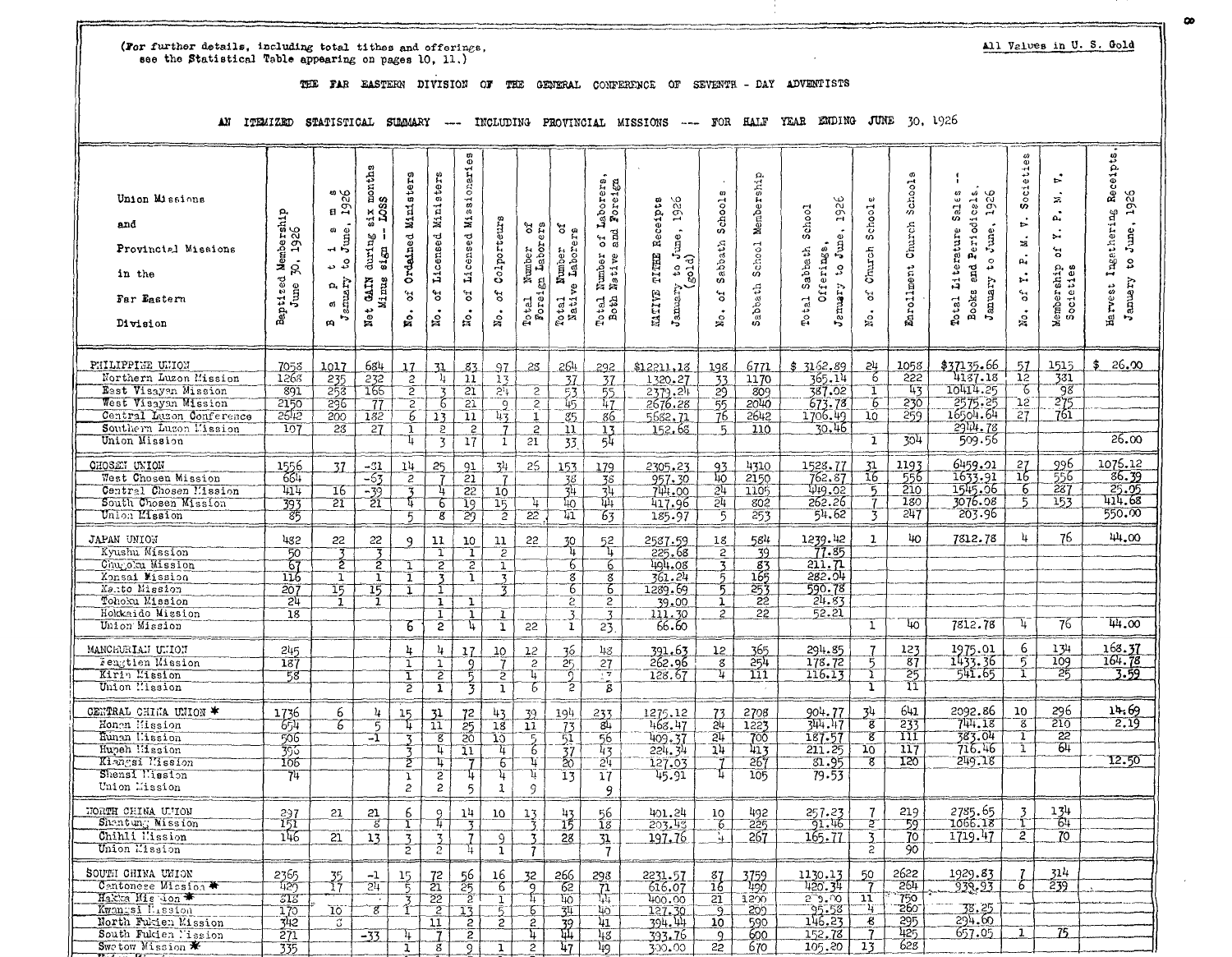|                                                                                                                                                                |               |                           |                 |                |                         |                              | ᡄ               | ᠽ                       |                 | मा              | 394.44                   | 10              | -590            | 146.23                  | -8                      | 295<br>425      | 294.60            |                        |                        |           |
|----------------------------------------------------------------------------------------------------------------------------------------------------------------|---------------|---------------------------|-----------------|----------------|-------------------------|------------------------------|-----------------|-------------------------|-----------------|-----------------|--------------------------|-----------------|-----------------|-------------------------|-------------------------|-----------------|-------------------|------------------------|------------------------|-----------|
| South Fukien l'ission                                                                                                                                          | 271           |                           | $-33$           | π              |                         | $\overline{c}$               |                 | 4                       | 뿊               | 48              | 393.76                   | $\mathbf{q}$    | 600             | 152.78                  | $\overline{7}$          |                 | 657.05            |                        | 75                     |           |
| Swetow Mission                                                                                                                                                 | 335           |                           |                 | $\mathbf{I}$   | g                       | q                            | 1               | 2                       | $\overline{47}$ | 49.             | 300.00                   | $22^{\circ}$    | 670             | 105.20                  | $\overline{13}$         | 628             |                   |                        |                        |           |
| Union Mission                                                                                                                                                  |               |                           |                 | T              | ı                       | 3                            |                 | 5                       |                 | 5               |                          |                 |                 |                         |                         |                 |                   |                        |                        |           |
| WEST CHINA UNION                                                                                                                                               |               |                           |                 |                |                         |                              |                 |                         |                 |                 |                          |                 |                 |                         |                         |                 |                   |                        |                        |           |
| East Szechwan Mission                                                                                                                                          | 136<br>76     | 20<br>$\overline{13}$     | 10              | 6<br>Ψ         | 4                       | 14                           | h               | 12                      | 19              | 31              | 360.40                   | 11              | 262             | $\frac{275.57}{177.64}$ | 2                       | $\frac{53}{13}$ | 1461.93           |                        |                        |           |
| West Szechwen Mission                                                                                                                                          | ᡰᢩᡅ           | 6                         | -5              | L.             | $\mathbf{1}$            | 6<br>$\overline{\mathbf{r}}$ |                 | h.                      | 11              | 15              | 207.38                   | 6.              | 128             |                         | $\top$                  |                 | 1113.80           |                        |                        |           |
| Tibotan Mission                                                                                                                                                |               |                           |                 |                | ı                       |                              | $\mathbf{P}$    | 2                       | 7               | 9               | 145.22                   | 3               | 102             | 69.67                   | $\mathbf{L}$            | 40              | 348.13            |                        |                        |           |
| Union Mission                                                                                                                                                  | 16            |                           | 16              |                | $\mathbf{I}$            | -1                           |                 | $\overline{2}$          |                 |                 | 7.80                     | Ĩ.              | 10              | 23,26                   |                         |                 |                   |                        |                        |           |
|                                                                                                                                                                |               | $\mathbf{1}$              |                 | 1              | $\overline{\mathbf{1}}$ | $\overline{c}$               | 1               | 4                       |                 |                 |                          | ı               | 22              |                         |                         |                 |                   |                        |                        |           |
| EAST CHINA UNION                                                                                                                                               |               | 158                       | 140             | 14             | 17                      |                              | 23              | 19                      | 156             | 175             | 1649.42                  |                 |                 |                         |                         |                 |                   |                        |                        |           |
| Anhwei Mission                                                                                                                                                 | 1653<br>- 458 |                           | 79              | 6              | $\overline{3}$          | $\frac{59}{14}$              | 10              | $\overline{2}$          | $\sqrt{48}$     | 50              | 545.52                   | 78<br>16        | 3318            | 1239.81<br>374.56       | 28<br>ΊI                | 898<br>304      | 3638.35<br>727.94 | 13<br>70               | 527<br>314             |           |
| Kiangsu Mission                                                                                                                                                | 363           | $\frac{75}{36}$           | $\overline{18}$ | 5              | 10                      | $\overline{21}$              | 8               |                         | 70              | 77              | 977.42                   |                 | 705             |                         | 13                      | 466             | 2849.80           | 2                      |                        |           |
| South Chekiang Hission                                                                                                                                         | 332           |                           | 43              | ī              | $\mathbf{z}$            | 21                           | u               | 4                       | 38              | 42              | 126.48                   | 32<br>30        | 1728            | 315,54                  | 4                       | 128             | 60.61             | 1                      | 150<br>$\overline{63}$ |           |
| Union Mistion                                                                                                                                                  |               |                           |                 | $\overline{2}$ | T                       | $\overline{3}$               | $\mathbf{1}$    | 6                       |                 | 6.              |                          |                 | 885             | 99.71                   |                         |                 |                   |                        |                        |           |
|                                                                                                                                                                |               |                           |                 |                |                         |                              |                 |                         |                 |                 |                          |                 |                 |                         |                         |                 |                   |                        |                        |           |
| Division Headquarters                                                                                                                                          |               |                           |                 | 11             | 3                       | 57                           | 1               | 63                      | 118             | 181             |                          |                 |                 |                         | $\mathbf{2}$            | 136             |                   |                        |                        |           |
|                                                                                                                                                                |               |                           |                 |                |                         |                              |                 |                         |                 |                 |                          |                 |                 |                         |                         |                 |                   |                        |                        |           |
| MALAYSIAN UNION                                                                                                                                                | 1366          | 198                       | $-78$           | 21             | <b>34</b>               | 60                           | 38              | 52                      | 169             | 221             |                          | 58              | 2232            | 2548.94                 |                         | 1263            | 18329.90          | 4                      |                        | 1108.10   |
| Batakland Hission                                                                                                                                              |               |                           |                 | T              |                         |                              |                 | $\overline{2}$          | 5               |                 | $\frac{7457.00}{166.00}$ | 丂               | 201             | 64.99                   | $\frac{23}{2}$          | 133             | 69.20             |                        | $\frac{195}{35}$       |           |
| British North Borneo                                                                                                                                           | 170           | $\overline{12}$           | 7               | T              | 2                       | 6                            |                 | 2                       | 11              | 13              | 231.00                   |                 | 109             | 141.93                  | Б,                      | 117             | 87.76             |                        |                        | 96.33     |
| Celebes Mission                                                                                                                                                | 334           | 43                        | 43.             | $\overline{2}$ |                         | 6                            | $\overline{z}$  | $\mathbf{2}$            | $\overline{9}$  | 11              | 544.00                   | 10 <sup>°</sup> | 410             | 108.18                  |                         |                 | 914.56            |                        |                        |           |
| East Java Mission                                                                                                                                              | 232           | $\overline{\frac{37}{6}}$ | 37              | $\overline{2}$ | $\overline{\mathbf{g}}$ |                              | 10 <sup>7</sup> | 4                       | 31              | 35              | 1638.00                  | $\epsilon$      | 239             | 361.59                  | $\mathbf{\overline{z}}$ | 350             | 7578.00           |                        |                        | 84.92     |
| Molay States Mission                                                                                                                                           | 150           |                           | -56             | ī              | 6                       |                              | $\overline{2}$  | 4                       | 15              | 19              | 645.00                   | 4               | 153             | 233.88                  | $\overline{2}$          | 75              | 1389.10           |                        |                        |           |
| Morth Sumptra Micsion                                                                                                                                          | 47            |                           |                 | T              | $\overline{2}$          | द                            |                 | $\overline{2}$          | 丂               | - 7             | 347.00                   | Τ.              | 60              | 122.37                  |                         |                 | 1132.54           |                        |                        |           |
| Siam Mission                                                                                                                                                   | 36            | 丂                         | Б.              | $\mathbf{I}$   | 11                      | 3                            |                 |                         | $\overline{7}$  | 11              | 349.00                   | $\mathbf{z}$    | 121             | 128.35                  | 2                       | 75              | 414.80            |                        |                        |           |
| Sin reore Hission                                                                                                                                              | 272           |                           | $-10^{-}$       | 2              | 4                       | 3                            | 12              | $\overline{2}$          | $\overline{22}$ | $\overline{21}$ | 1425.00                  | 6.              | 458             | 740.26                  | 4                       | 124             | 2418.31           | $\overline{2}$         | $\overline{110}$       |           |
| South Sumstra Mission                                                                                                                                          | 90            | 2                         | $\overline{2}$  | 1              | $\mathbf{r}$            | $\overline{z}$               |                 | $\overline{2}$          | 4               | 6               | 313.00                   | $\overline{2}$  | $\overline{92}$ | 166.68                  | ı                       | 22              | 379.68            |                        |                        | 12.05     |
| Weet $J$ $v_{\epsilon}$ l'ission                                                                                                                               | 421           | $\overline{88}$           | $-82$           | $\overline{z}$ | ₹                       | $10^{-}$                     | n               | $\overline{\mathsf{r}}$ | 29              | 74              | 1799.00                  | 11              | 389             | 479.72                  | $\overline{z}$          | 120             | 3645.95           |                        | 50                     | 626.95    |
| Union lission                                                                                                                                                  | 54            |                           | $-25$           | 7              | η.                      | $\overline{1}$               |                 | 23                      | 31              | न्धर            |                          |                 |                 |                         | $\mathfrak{p}$          | 247             |                   |                        |                        | 237.85    |
|                                                                                                                                                                |               |                           |                 |                |                         |                              |                 |                         |                 |                 |                          |                 |                 |                         |                         |                 |                   |                        |                        |           |
| SUNGARI MONGOLIAN   ISSICN                                                                                                                                     | 342           | 71                        | 8               | $\mathbf{I}$   |                         | 2 <sub>1</sub>               | 1               | 3                       | 24              | 27              | 882.57                   | 9               | 435             | 754.23                  | 1                       | 65              | 1647.10           | 1                      | 47                     |           |
|                                                                                                                                                                |               |                           |                 |                |                         |                              |                 |                         |                 |                 |                          |                 |                 |                         |                         |                 |                   |                        |                        |           |
| LIVISION TOTALS June 30,1926 17736                                                                                                                             |               |                           |                 |                |                         |                              |                 |                         |                 |                 |                          |                 |                 |                         |                         |                 |                   |                        |                        |           |
|                                                                                                                                                                |               | 1585                      | 729             | 133            | 248                     | 557                          | 290             | 321                     | 1472            | 1793            | \$31752.95               | 647             | 25239           | \$13386.61              | 210                     | 8311            | \$85268.08        | 132                    | 4234                   | \$2437.28 |
| И<br>п.<br>1925 15605                                                                                                                                          |               | 1075                      | 761             | 123            | 63⊺ ،                   | 435                          | 277             | 291                     | 1272            | 1563            |                          |                 |                 |                         |                         |                 |                   |                        |                        |           |
| 1924                                                                                                                                                           | 13352         | 1339                      | 507             | 107            | 200                     | 393                          | 220             | 271                     | 1028   1299     |                 | 29377.21                 | 583             | 22112           | 13254.11                | 186                     | 7499            | 76686.26          | 130                    | 4014                   | 3392.09   |
| w<br>$\overline{u}$                                                                                                                                            | 1923 11662    | 1116                      | 708             | 105            | 137                     | 373                          | 247             | 283                     | 1037            | 1320            | 23042.99                 | 513<br>487      | 19478           | 10332.81                | 156                     | 6220            | 68768.57          | $\overline{87}$        | न्नमम                  | 6354.99   |
| Ϊī<br>T                                                                                                                                                        | 1922 10346    | 888                       | 606             | 50             | 198                     | 721                          | 202             | 245                     |                 | 1241            | 18635.42                 |                 | 17354           | 8883.54 150             |                         | 5976            | 64471.29          | $\overline{\text{31}}$ | 2738                   | 5921.68   |
| ü<br>π<br>1921                                                                                                                                                 | 8648          | 923                       | 943             | 95             | 1200                    | 343                          | 168             |                         | -996            |                 | 16853.03                 | 421             | 15174           | 8384.78                 | $15^{\circ}$            | 5425            | 53330.04          | Ψ                      | 1396                   | 3753.41   |
| 1920                                                                                                                                                           | 7129          | 759                       | 430             | 77             | 180   286               |                              |                 | 307                     |                 | 887 1194        | 17049.46                 | 395             | 12435           | 9004.29                 | 136                     | 4996            | 49800.31          | 21                     | 576                    | 1315.64   |
|                                                                                                                                                                |               |                           |                 |                |                         |                              | 167             | 248                     | 795             | 1043            | 17474.37                 |                 | 375 110763      | 7048.74                 | -96                     | 3170            | 62569.93          | 28                     | 575                    | 1631.79   |
| * Because of the war in China. fields starred have been unable to send in full reports, and the figures of the previous quarter are given for membership, etc. |               |                           |                 |                |                         |                              |                 |                         |                 |                 |                          |                 |                 |                         |                         |                 |                   |                        |                        |           |

#### Statistics-First Six Months, 1926

The general trend of Far Eastern Division statistics continues upward in practically all items listed in the tabulated summary appearing on this page. The report is given in condensed form, both by Unions and by provincial missions. The complete report, by Unions, is given in another table on the following two pages. The rising trend can be observed readily upon an examination of figures at the foot of these tables, showing the status on June 30 through a series of years, on the basis of midyear totals. All monetary values in the summary appearing in the first table, given above. cover the first six months only of each year mentioned; this is true of baptisms as well.

Our baptized church membership, reported a few years ago as 7,129, has been increased to a total of 17,736 for the entire Far East. During the past six years the net increase totals 10,607. For several years past the baptisms for every half-year have been more than a thousand: and

the first half of the year 1926 saw 1,585 baptized within our borders.

With a baptismal record such as this for the current half-year under review, we regret to announce that the net increase of our church membership during these six months has been only 729. The third column of figures in the summary gives the increase (or decrease) realized in every Union and in every local mission. At a glance it will be observed that in some Unions the accessions have been comparatively large, whereas in other Unions there have been losses. In some places the losses have come largely through the setting aside of names of certain persons who have removed to parts unknown; and it is understood that as rapidly as these have been traced and found faithful, their names will be restored to the list of active members.

The majority of our missions in the Far East have already attained the ideal of keeping in touch with all their members. It is certainly to be hoped that determined and persevering

efforts will be made to shepherd closely, not permitting church elders and church clerks to lose track of members who move away and fail of transferring their membership promptly.

In passing, it should be noted that the number of foreign workers, 321 men and women, is little more than five years ago, when 307 were reported for June 30, 1921. In fact, the third quarter of 1921 brought the foreign workers total up to 319 within two of what we have five vears later.

For the first time in our history, the Sabbathschool membership for the Far East has mounted above the 25,000 mark, it now standing at 25,239. During the past five years the membership of our Sabbath schools has doubled, while during the same time the church membership has a little more than doubled. In our Sabbath schools there are 7.503 more members than there are baptized believers in our churches. Here is a field giving promise of an abundant harvest of souls.

The 210 church schools, intermediate schools

and training schoots of the Far Eastern Division report 8,311 students in attendance. The 132 young people's societies have a membership

Following the sending out of this statistical table and the one given on the two succeeding pages, there are only two or three months remaining to close up the work of the year 1926. Let us do our best to round out the year by strengthening every department of activity, and by bringing into the fold many of the elect of God's kingdom. If we continue to unite with the Saviour in striving with all diligence to seek and save that which has been lost, we shall be laboring as those who must give an account in the day of Judgment; and incidentally we shall have passed all former records, and can unite in a season of rejoicing over souls won for the Kingdom. Forthis happy and successful completion of our present year's labors let us continue to pray that God may grant grace to every member of our Far Eastern constituency.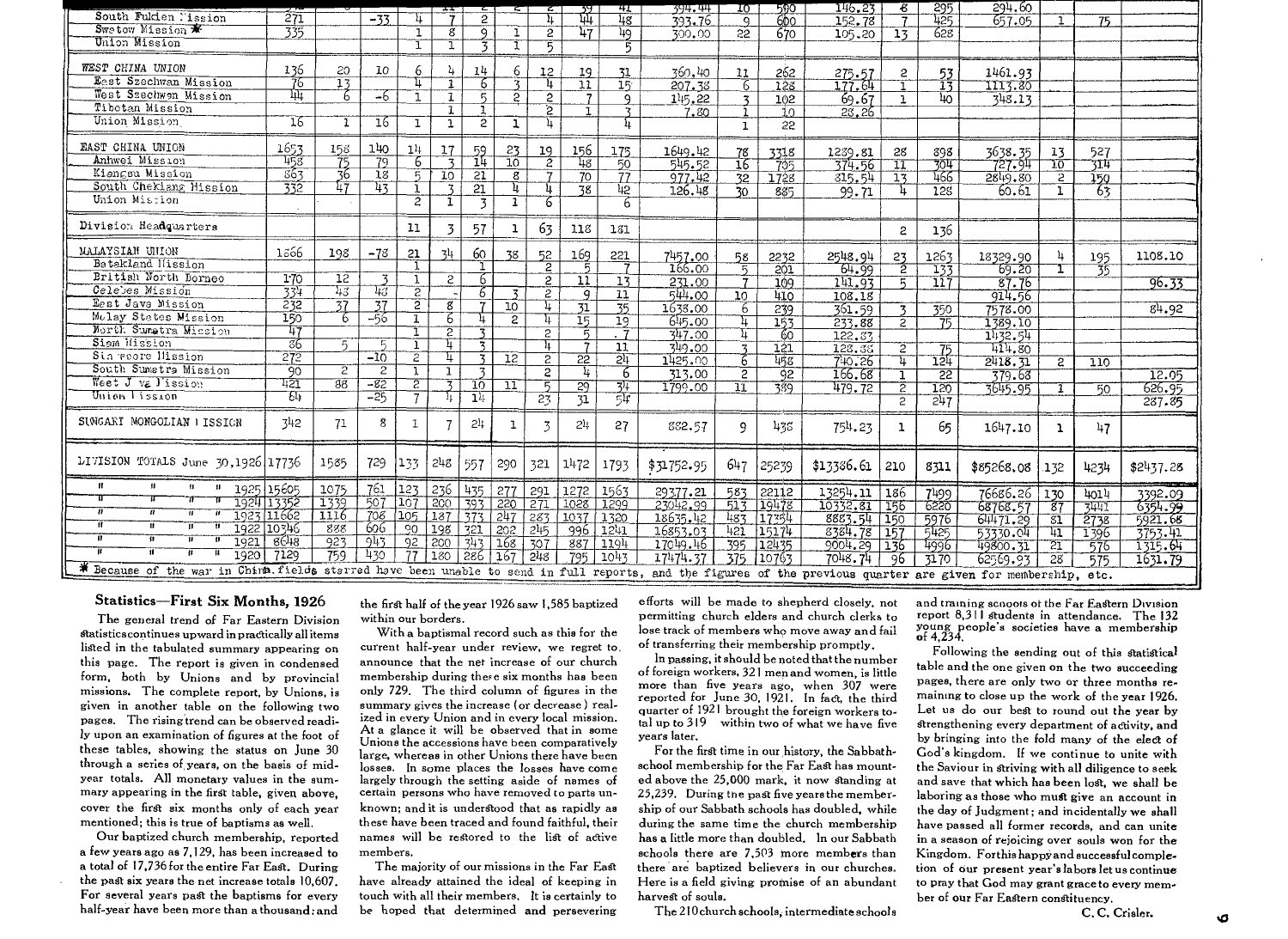## Statistical Report of the Far Eastern Division

|                   |              | 2                                                                                      |                | 3          |           | 5              | 6             | 7                          | 8                |    |        | 9                |        |              | 10                  |           | 11                         | 12                | 13              |                   |
|-------------------|--------------|----------------------------------------------------------------------------------------|----------------|------------|-----------|----------------|---------------|----------------------------|------------------|----|--------|------------------|--------|--------------|---------------------|-----------|----------------------------|-------------------|-----------------|-------------------|
|                   |              |                                                                                        |                |            |           | å              | ರ             |                            | ORDAINED         |    |        | LICENSED         |        |              | LICENSED            |           | <b>BIBLE</b><br>Women      |                   | <b>BOOK AND</b> |                   |
|                   |              |                                                                                        |                |            |           | Church<br>7    |               |                            | <b>MINISTERS</b> |    |        | <b>MINISTERS</b> |        |              | <b>MISSIONARIES</b> |           | (not includ-<br>ing column | 듧<br>ō            | PERIODICAL      |                   |
| Number of Mission |              |                                                                                        |                | of Mission |           |                |               | Baptized During<br>Quarter |                  |    |        |                  |        |              |                     |           | 10)                        | censed)           |                 | CANVASSERS        |
|                   |              | NAME OF MISSION                                                                        |                |            |           | Organized      |               |                            |                  |    |        |                  |        |              |                     |           |                            |                   |                 |                   |
|                   |              |                                                                                        |                | Number     |           |                |               |                            | Foreign          |    | Native | Foreign          | Native | Foreign      | Native              | Foreign   | Native                     | Other             | Foreign         | Native            |
|                   |              |                                                                                        |                |            | 7<br>Zuri |                |               |                            |                  |    |        |                  |        |              |                     |           |                            |                   |                 |                   |
| 1                 |              | Philippine Union                                                                       |                | 6          | 146       | 116            | 7058          | 562                        | 7                | 10 |        | 3                | 28     | 18           | 65                  |           | 23                         |                   |                 | 96                |
| 2                 | Chosen Union |                                                                                        |                | 3          | 32        | 20             | 1556          | 37                         | 4                |    | 10     | 6                | 19     | 16           | 75                  |           | 4                          |                   |                 | 33                |
| 3                 | Japan Union  |                                                                                        |                | 1          | 15        | 10             | 482           | 20                         | 5                |    | 4      | 2                | 9      | 4            | 6                   |           | 1                          | 11                | 1               | 10                |
| 4                 |              | Manchurian Union                                                                       |                | 2          | 10        | 8              | 245           |                            | 4                |    |        | 2                | 2      | 6            | 11                  | 2         | 2                          |                   | 1               | 9                 |
| 5                 |              | Central China Union*                                                                   |                | 5          | 65        | 25             | 1736          |                            | 8                |    | 7      | 11               | 20     | 20           | 52                  |           | 13                         |                   | 2               | 41                |
| 6                 |              | North China Union                                                                      |                | 2          | 10        | 5              | 297           | 21                         | 3                |    | 3      | 3                | 6      | 7            | 7                   | I         | 1                          |                   |                 | 9                 |
| 7                 |              | South China Union                                                                      |                | 7          | 78        | 35             | 2365          | 35                         | 9                |    | 6      | 3                | 69     | 20           | 36                  |           | 18                         |                   |                 | 15                |
| 8                 |              | West China Union                                                                       |                | 3          | 7         | 3              | 136           |                            | 2<br>4           |    | 2      | 2                | 2      | 6            | 8                   |           | 1                          |                   |                 | 5                 |
| 9                 |              | East China Union                                                                       |                | 5          | 66        | 37             | 1653          | 140                        | 7                |    | 7      | $\overline{2}$   | 15     | 10           | 49                  |           | 22                         |                   |                 | 22                |
| 10                |              | Division Hdqrs.                                                                        |                |            |           |                |               |                            | 10               |    | 1      | 3                |        | 50           | 7                   |           |                            |                   |                 |                   |
| 11                |              | Malaysian Union                                                                        |                | 12         | 26        | 24             | 1866          | 95                         | 18               |    | 3      | 6                | 28     | 27           | 33                  |           | 7                          |                   |                 | 38                |
| 12                |              | Sungari-Mongolian Mission                                                              |                |            | 9         | $\overline{2}$ | 342           | 71                         | $\mathbf{1}$     |    |        | 1                | 6      | 2            | 22                  |           | 1                          |                   |                 |                   |
| 13                |              | TOTALS, 2nd Quarter 1926                                                               |                | 48         | 464       | 285            | 17736         | 983                        | 80               |    | 53     | 44               | 204    | 186          | 371                 | 6         | 93                         | 11                | 12              |                   |
| 14                |              | *Estimated. The totals given below for preceding years reveal the growth year by year. |                |            |           |                |               |                            |                  |    |        |                  |        |              |                     |           |                            |                   |                 | 279               |
| 15                |              | Totals, 2nd Quarter 1925                                                               |                | 46         |           |                | 377 259 15605 | 829                        | 76               |    | 47     |                  | 41 195 | 164          | 271                 | 4         | 78                         | 9                 |                 |                   |
| 16                |              | Totals, 2nd Quarter 1924                                                               |                |            | 42 358    | 237            | 13352         | 925                        | 69               |    | 38     | 41               | 159    | 151          | 242                 | 3         | 80                         | 8                 | 13<br>12        | 264               |
| 17                |              | Totals, 2nd Quarter 1923                                                               |                | 46         | 338       | 234            | 11662         | 838                        | 65               |    | 40     | 48               | 139    | 157          | 216                 | 2         | 80                         | п                 |                 | 208               |
| 18                |              | Totals, 2nd Quarter 1922                                                               |                | 43         | 315       | 212            | 10346         | 593                        | 54               |    | 36     | 50               | 148    | 128          | 193                 | 4         | 54                         | 23                | 3<br>8          | 244               |
|                   |              |                                                                                        |                |            |           |                |               |                            |                  |    |        |                  |        |              |                     |           |                            |                   |                 | 194               |
|                   |              |                                                                                        |                |            |           |                |               |                            |                  |    |        |                  |        |              |                     |           |                            |                   |                 |                   |
| 25                | 26           | 27                                                                                     | 28             |            | 29        |                | 30            |                            | 31               |    |        | 32               |        | 33           | 34                  |           | 35                         | 36                | 37              | 38                |
|                   |              |                                                                                        |                |            |           |                |               |                            |                  |    |        |                  |        |              |                     |           |                            |                   |                 |                   |
|                   | Atten<br>S   |                                                                                        | Sabbath<br>ing |            |           |                |               |                            |                  |    |        |                  |        |              |                     |           |                            | Conducted         | alool           |                   |
|                   |              |                                                                                        |                |            |           |                |               |                            |                  |    |        |                  |        |              |                     |           |                            |                   |                 |                   |
| Number of Mission | Average      |                                                                                        | Thirteenth     |            |           |                |               |                            |                  |    |        |                  |        |              | Estimated Value     |           |                            | Number<br>Schools | Lard<br>Church  | Number of Mission |
|                   |              | ē                                                                                      |                |            |           |                | a,<br>្លឹ     |                            | ŝ                |    |        |                  | z      |              |                     |           |                            |                   |                 |                   |
|                   |              |                                                                                        |                |            |           |                |               |                            | Σą               |    |        |                  |        |              |                     |           | Åpp                        |                   |                 |                   |
| 1                 | 5919         | 1382.13<br>\$                                                                          | \$261.11       |            | \$1643.24 |                | $$2981.65$ \$ |                            | 14023.96         |    |        | \$17005.61       |        | 106          | \$30592.00          |           | 13910                      | 23                | 754             | $\mathbf{1}$      |
| 2                 | 3460         | 681.45                                                                                 | 108.58         |            | 790.03    |                | 1079.70       |                            | 1655.68          |    |        | 2746.15          |        | 61           | 22522.00            |           | 6500                       | 30                | 1058            | 2                 |
| 3                 | 423          | 457.50                                                                                 | 185.01         |            | 642.51    |                |               |                            |                  |    |        | 4392.18          |        | 7            | 16000.00            |           | 900                        |                   |                 | $\mathbf{3}$      |
| 4                 | 259          | 121.43                                                                                 | 27.98          |            | 149.41    |                | 1110.79       |                            | 204.32           |    |        | 1314.81          |        | 2            |                     | 6000.00   | 275                        | 6                 | 112             | 4                 |
| 5                 | 2159         | 325.00                                                                                 | 96.20          |            | 421.20    |                |               |                            |                  |    |        |                  |        | 20           |                     | 13677.00. | 2200                       | 31                | 435             | 5                 |
| 6                 | 434          | 111.60                                                                                 | 20.36          |            | 131.96    |                | 1494.73       |                            | 334.38           |    |        | 1829.11          |        | $\mathbf{1}$ |                     | 1500.00   | 400                        | 6                 | 169             | 6                 |
| 7                 | 3125         | 451.53                                                                                 | 121.45         |            | 572.98    |                | 1226.14       |                            | 562.76           |    |        | 1311.32          |        | 18           | 13775.00            |           | 4100                       | 47                | 2336            | 7                 |
| 8                 | 242          | 116.60                                                                                 | 20.65          |            | 137.25    |                | 249.95        |                            | 247.38           |    |        | 506.63           |        | 1            |                     | 3000.00   | 250                        | $\overline{2}$    | 53              | 8                 |
| 9                 | 1940         | 498.62                                                                                 | 82.41          |            | 581.03    |                | 1562.61       |                            | 303.08           |    |        | 1900.18          |        | 9            | 25100.00            |           | 2300                       | 25                | 753             | 9                 |
| 10                |              |                                                                                        |                |            |           |                |               |                            |                  |    |        |                  |        |              |                     |           |                            | $\mathbf{I}$      | 6               | 10                |
| 11                | 2044         | 984.06                                                                                 | 294.34         |            | 1278.40   |                | 1888.89       |                            | 5839.06          |    |        | 8326.59          |        | 7            | 37281.00            |           | 1650                       | 22                | 1220            | 11                |
| 12                | 396          | 329.35                                                                                 | 59.22          |            | 388.57    |                | 70.41         |                            | 608.61           |    |        | 679.02           |        | 1            |                     | 9000.00   | 400                        | $\mathbf{1}$      | 65              | 12                |
| 13                | 20401        | \$5459.27                                                                              | \$1277.31      |            | \$6736.58 |                | \$11664.87    |                            | \$23779.23       |    |        | \$40011.60       |        | 233          |                     |           | \$178447.00 32885          | 194               | 6961            | 13                |
| 14                |              |                                                                                        |                |            |           |                |               |                            |                  |    |        |                  |        |              |                     |           |                            |                   |                 | 14                |
| 15                | 18304        | 5651.25                                                                                | 1429.35        |            | 7080.60   |                | 16555.53      |                            | 22437.91         |    |        | 43906.91         |        | 199          |                     |           | 134997.00 25535            | 170               | 5690            | 15                |
| 16                | 16421        | 4325.90                                                                                | 1003.92        |            | 5329.82   |                | 6504.63       |                            | 18895.79         |    |        | 38130.80         |        | 157          |                     |           | 97288.00 21395             | $142$             | 4587            | 16                |
| 17                | 14049        | 3672.74                                                                                | 835.79         |            | 4508.53   |                | 8495.45       |                            | 24614.60         |    |        | 41155.05         |        | 78           |                     | 41085.00  | 8840                       | 133               | 4114            | 17                |
| 18                | 12224        | 3239.38                                                                                | 704.41         |            | 4261.37   |                | 9661.11       |                            | 13032.64         |    |        | 24421.73         |        | 78           |                     |           | 43825.00 10665 141         |                   | 3934 18         |                   |
|                   |              |                                                                                        |                |            |           |                |               |                            |                  |    |        |                  |        |              |                     |           |                            |                   |                 |                   |

 $\frac{1}{2} \sum_{i=1}^{n} \frac{1}{2}$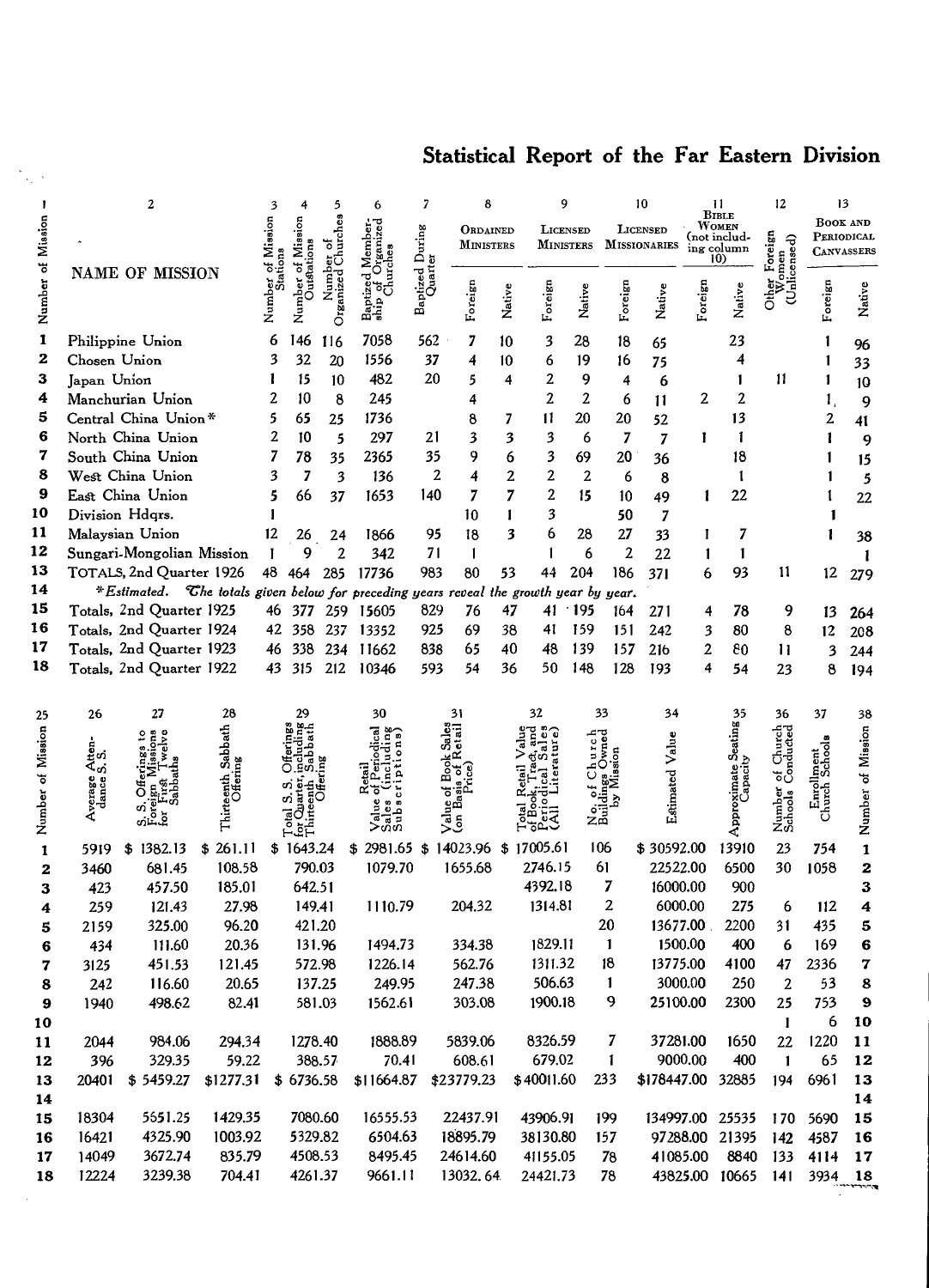## Mission for the Quarter Ending June 30, 1926

### All Values in U.S. Gold

|                                        | 14<br>MEDICAL                         |                               | 15                                |                 | 16                         |           |                           | 17             |                            |                                                      | 18        | 19                                         |                       | 20                                                                                                | 21                                                                                   | 22                                                                                                                                             | 23                           | 24                                                                                                                                     |
|----------------------------------------|---------------------------------------|-------------------------------|-----------------------------------|-----------------|----------------------------|-----------|---------------------------|----------------|----------------------------|------------------------------------------------------|-----------|--------------------------------------------|-----------------------|---------------------------------------------------------------------------------------------------|--------------------------------------------------------------------------------------|------------------------------------------------------------------------------------------------------------------------------------------------|------------------------------|----------------------------------------------------------------------------------------------------------------------------------------|
|                                        | WORKERS<br>(ir.e.uding                | Mission                       | Отнек<br>WORKERS                  | <b>LABORERS</b> | TOTAL                      |           |                           | TITHE RECEIPTS |                            |                                                      |           | $\frac{3}{27}$ , and $\frac{3}{4}$ .<br>56 |                       | on Work<br>Harvest<br>ng and<br><b>Contributions</b><br>Aission Work<br>nering and<br>stion Funds | Avest Ingathering                                                                    | ocal Church<br>not Included<br>Nos.                                                                                                            |                              |                                                                                                                                        |
|                                        | those                                 |                               | (nor else-<br>where listed)       | (net total)     |                            |           |                           | (U. S. GOLD)   |                            |                                                      | Capita    |                                            |                       |                                                                                                   |                                                                                      |                                                                                                                                                | Number of<br>Sabbath-Schools | Membership<br>Sabbath-Schools                                                                                                          |
|                                        | licensed)                             | 뉭                             |                                   |                 |                            |           |                           |                |                            |                                                      |           | $\circ$                                    |                       | Mission<br>Ingatherin<br>Sustentation<br>$\overline{\circ}$                                       |                                                                                      | $\frac{1}{20}$ and $\frac{2}{1}$<br>and                                                                                                        |                              |                                                                                                                                        |
|                                        |                                       |                               |                                   |                 |                            |           |                           |                |                            | Total tithe<br>Receipts                              | Tithe Per | pting:<br>$\vec{a}$                        | olumns                | xclusive                                                                                          |                                                                                      | .oca                                                                                                                                           |                              |                                                                                                                                        |
| Foreign                                | Native                                | Number                        | Native                            | Foreign         | Native                     | Foreign   |                           | Native         |                            | (Foreign<br>and Native)                              |           | orei<br>$\bar{\circ}$                      |                       | lome<br>$ot$ al                                                                                   |                                                                                      | ∟ਪੂ<br>ਪੂਲੇ<br>ਪੂਲੇ ਦ<br>otal                                                                                                                  |                              |                                                                                                                                        |
|                                        |                                       |                               |                                   |                 |                            | \$        | 400.83                    | \$6797.40      |                            | \$7198.23                                            |           | 495.64                                     |                       |                                                                                                   |                                                                                      |                                                                                                                                                | 198                          | 6771                                                                                                                                   |
| $\overline{2}$                         | 5                                     | 1<br>2                        | 42<br>13                          | 28<br>26        | 264<br>153                 |           | 427.63                    | 1184.84        |                            | 1612.47                                              |           | \$<br>131.21                               |                       |                                                                                                   | \$1076.12                                                                            | \$389.64                                                                                                                                       | 93                           | 4310                                                                                                                                   |
|                                        |                                       | 3                             |                                   | 22              | 30                         |           | 440.84                    | 1535.57        |                            | 1976.41                                              |           |                                            | 88.78                 |                                                                                                   | 17.00                                                                                |                                                                                                                                                | 18                           | 584                                                                                                                                    |
|                                        |                                       | 4                             | 12                                | 12              | 36                         |           | 287.45                    | 166.14         |                            | 453.59                                               |           |                                            | 12.45                 | \$11.29                                                                                           |                                                                                      | 28.46                                                                                                                                          | 12                           | 365                                                                                                                                    |
| 3                                      | 20                                    | 5                             | 15                                | 39              | 194                        |           | 640.00                    | 580.00         |                            | 1220.00                                              |           |                                            |                       |                                                                                                   |                                                                                      |                                                                                                                                                | 73                           | 2708                                                                                                                                   |
|                                        |                                       | 6                             | 10                                | 13              | 43                         |           | 285.25                    | 232.40         |                            | 517.65                                               |           | 174.03                                     |                       | 79.37                                                                                             |                                                                                      |                                                                                                                                                | 10                           | 492                                                                                                                                    |
| 4                                      | 14                                    | 7                             | 83                                | 32              | 266                        |           | 982.53                    | 1036.34        |                            | 2018.87                                              |           | 223.73                                     |                       | 31.50                                                                                             |                                                                                      | 5.77                                                                                                                                           | 87                           | 3759                                                                                                                                   |
| 1                                      | 1                                     | 8                             | 1                                 | 12              | 19                         |           | 342.99                    | 138.89         |                            | 481.88                                               |           |                                            | 13.76                 | 1.03                                                                                              |                                                                                      | 12.58                                                                                                                                          | -11                          | 262                                                                                                                                    |
|                                        |                                       | 9                             | 14                                | 19              | 156                        |           | 711.42                    | 1001.55        |                            | 1712.97                                              |           |                                            | 95.32                 |                                                                                                   |                                                                                      |                                                                                                                                                | 78                           | 3318                                                                                                                                   |
| ٦2                                     | 5                                     | 10                            | 110                               | 63              | 118                        |           | 2544.69                   |                |                            | 2544.69                                              |           |                                            |                       |                                                                                                   |                                                                                      |                                                                                                                                                |                              |                                                                                                                                        |
| $\overline{2}$                         | $\overline{2}$                        | 11                            | 59                                | 52              | 169                        |           | 869.00                    | 3830.00        |                            | 4699.00                                              |           | 233.35                                     |                       | 359.55                                                                                            | 640.85                                                                               | 130.48                                                                                                                                         | 58                           | 2232                                                                                                                                   |
|                                        |                                       | 12                            |                                   | 3               | 24                         |           | 295.15                    | 451.71         |                            | 746.86                                               |           |                                            |                       |                                                                                                   |                                                                                      |                                                                                                                                                | 9                            | 438                                                                                                                                    |
| 24                                     | 47                                    | 13                            | 359                               | 321             | 1472                       | \$8227.78 |                           | \$16954.84     |                            | \$25182.62                                           |           | \$1468.27                                  |                       | \$482.74                                                                                          | \$1733.97                                                                            | \$566.93 647 25239                                                                                                                             |                              |                                                                                                                                        |
|                                        |                                       | 14                            |                                   |                 |                            |           |                           |                |                            |                                                      |           |                                            |                       |                                                                                                   |                                                                                      |                                                                                                                                                |                              |                                                                                                                                        |
| 18                                     | 29                                    | 15                            | 319                               | 291             | 1272                       |           | 8334.66                   | 15572.23       |                            | 23906.89                                             |           | 1489.57                                    |                       | 199.60                                                                                            | 1643.15                                                                              | 1107.41 583                                                                                                                                    |                              | 22112                                                                                                                                  |
| 12                                     | 29                                    | 16                            | 226                               | 271             | 1028                       |           | 7294.45                   | 12137.17       |                            | 19431.62                                             |           | 1613.18                                    |                       | 165.80                                                                                            | 4205.79                                                                              | 6354.49 513                                                                                                                                    |                              | 19478                                                                                                                                  |
| 13                                     | 42                                    | 17                            | 238                               | 283             | 1037                       |           | 6409.23                   | 9972.64        |                            | 16381.67                                             |           | 246.40                                     |                       | 115.33                                                                                            | 1090.23                                                                              | 211.86 483                                                                                                                                     |                              | 17354                                                                                                                                  |
| 14                                     | 47                                    | 18                            | 275                               | 245             | 996                        |           | 4655.04                   | 8595.11        |                            | 13250.15                                             |           | 207.03                                     |                       | 155.75                                                                                            | 391.46                                                                               | 834.13 421 15174                                                                                                                               |                              |                                                                                                                                        |
|                                        |                                       |                               |                                   |                 |                            |           |                           |                |                            |                                                      |           |                                            |                       |                                                                                                   |                                                                                      |                                                                                                                                                |                              |                                                                                                                                        |
|                                        |                                       |                               |                                   |                 |                            |           |                           |                |                            |                                                      |           |                                            |                       |                                                                                                   |                                                                                      |                                                                                                                                                |                              |                                                                                                                                        |
|                                        | 40                                    | 41                            | 42                                | 43              | 44                         |           | 45                        |                | 46                         | 47                                                   |           | 48                                         | 49                    | 50                                                                                                | 51                                                                                   | 52                                                                                                                                             |                              | 53                                                                                                                                     |
|                                        |                                       |                               |                                   |                 | NUMBER OF                  |           | NUMBER OF                 |                |                            |                                                      |           |                                            |                       |                                                                                                   |                                                                                      |                                                                                                                                                |                              |                                                                                                                                        |
|                                        |                                       |                               |                                   |                 | FOREIGN<br><b>TEACHERS</b> |           | <b>NATIVE</b><br>TEACHERS |                |                            |                                                      |           |                                            |                       |                                                                                                   | ٷ<br>à                                                                               |                                                                                                                                                |                              |                                                                                                                                        |
|                                        |                                       |                               |                                   |                 |                            |           |                           |                |                            |                                                      |           |                                            | of Young<br>Societies |                                                                                                   | ğÞ<br>m                                                                              |                                                                                                                                                |                              | đķ                                                                                                                                     |
|                                        |                                       |                               |                                   |                 |                            |           |                           |                |                            |                                                      |           | cpense of<br>aintenance<br>Schools         |                       |                                                                                                   | ρ,                                                                                   |                                                                                                                                                |                              |                                                                                                                                        |
|                                        |                                       | Number of<br>Training Schools | Enrollment of<br>Training Schools |                 | Men                        | Women     | Men                       | Women          | Total No. of<br>Teachers   |                                                      |           | Expense<br>Maintenano<br>of Schoo          |                       | Membership                                                                                        | oreign                                                                               |                                                                                                                                                |                              |                                                                                                                                        |
| Number of www.<br>Intermediate Schools | Enrollment of<br>Intermediate Schools |                               |                                   | Total Enrolment |                            |           |                           |                |                            | Estimated Value<br>School Buildings<br>and Equipment |           |                                            | Number<br>People's    |                                                                                                   | $\begin{array}{c} \mathbf{Contribution} \\ \mathbf{For} \\ \mathbf{For} \end{array}$ | $\begin{array}{l} \text{Continuing for}\\ \text{Hom}_{\mathbb{C}}\text{ Mission}\\ \text{Hom}_{\mathbb{W}\text{ols}}\\ \text{Wok} \end{array}$ |                              | $\begin{array}{l} \mathbf{Y}, \ \mathbf{P}, \ \mathbf{S}, \\ \hline \text{Continuting for}\\ \text{Local}, \text{Society} \end{array}$ |
|                                        |                                       |                               | 304                               | 1058            | 4                          | 5         | $12\phantom{.0}$          | 20             | 41                         | 19840.00<br>\$                                       | \$        | 4349.66                                    | 57                    | 1515                                                                                              | 3.08                                                                                 | 9.53<br>\$                                                                                                                                     |                              | \$89.30                                                                                                                                |
|                                        |                                       |                               | 135                               | 1193            | 2                          | 1         | 43                        | 6              | 52                         | 27251.48                                             |           | 4784.90                                    | 27                    | 996                                                                                               | .60<br>\$                                                                            |                                                                                                                                                |                              | 1.00                                                                                                                                   |
|                                        |                                       |                               | 40                                | 40              | 2                          | 3         | 2                         | 1              | 8                          | 3000.00                                              |           | 716.00                                     | 4                     | 76                                                                                                |                                                                                      |                                                                                                                                                |                              |                                                                                                                                        |
| 1                                      | 11                                    |                               |                                   | 123             | I                          |           | 5                         | 3              | . 9                        | 807.50                                               |           | 284.08                                     | 6                     | 134                                                                                               |                                                                                      |                                                                                                                                                |                              |                                                                                                                                        |
| 3                                      | 206                                   |                               |                                   | 641             | 3                          | 5         | 41                        | 5              | 54                         | 19300.00                                             |           | 1485.00                                    | 10                    | 296                                                                                               |                                                                                      |                                                                                                                                                |                              |                                                                                                                                        |
|                                        | 50                                    |                               |                                   | 219             | $\mathbf{I}$               | 2         | 11                        | 5              | 19                         | 7470.00                                              |           | 317.34                                     | 3                     | 134                                                                                               | 4.50                                                                                 |                                                                                                                                                |                              |                                                                                                                                        |
| 3                                      | 286                                   |                               |                                   | 2622            | 4                          | 7         | 79                        | 25             | 115                        | 30982.45                                             |           | 3682.25                                    | 7                     | 314                                                                                               |                                                                                      | 36.41                                                                                                                                          |                              | 8.28                                                                                                                                   |
|                                        |                                       |                               |                                   | 53              |                            |           | -1                        | 4              | 5                          | 75.00                                                |           | 36.00                                      |                       |                                                                                                   |                                                                                      |                                                                                                                                                |                              |                                                                                                                                        |
| 3                                      | - 145                                 |                               |                                   | 898             |                            | 3         | 44                        | 9              | 57                         | 3150.00                                              |           | 1030.06                                    | 13                    | 527                                                                                               |                                                                                      |                                                                                                                                                |                              |                                                                                                                                        |
|                                        |                                       | 1                             | 130                               | 136             | 7                          | 4         | 8                         | 3              | 22                         | 83000.00                                             |           | 7125.00                                    |                       |                                                                                                   |                                                                                      |                                                                                                                                                |                              | 8.53                                                                                                                                   |
|                                        |                                       | $\mathbf{I}$                  | 43                                | 1263            | 4                          | 5         | 29<br>$\mathbf{1}$        | 17<br>3        | 55                         | 67966.02                                             |           | 4855.79                                    | 4                     | 195                                                                                               | 1.70                                                                                 |                                                                                                                                                |                              | 9.81                                                                                                                                   |
|                                        | 11 698                                | 5                             | 652                               | 65<br>8311      | 29                         | 35        | 276                       |                | $\overline{\bf{4}}$<br>441 | $341.67$ .<br>\$263184.12                            |           | 304.05<br>\$28970.13                       | $\mathbf{I}$          | 47                                                                                                | 9.88<br>\$                                                                           | 45.94                                                                                                                                          |                              | \$116.92                                                                                                                               |
|                                        |                                       |                               |                                   |                 |                            |           |                           | 101            |                            |                                                      |           |                                            | 132                   | 4234                                                                                              |                                                                                      |                                                                                                                                                |                              |                                                                                                                                        |
| 11.                                    | 795                                   | 5                             | 1014                              | 7499            | 27                         | 36        | 254                       | 69             | 386                        | 149797.39                                            |           | 23410.18                                   | 130                   | 4014                                                                                              | 1.76                                                                                 | 75.20                                                                                                                                          |                              | 38.99                                                                                                                                  |
| 9                                      | 844                                   | 5                             | 789                               | 6220            | 26                         | 30        | 228                       | 60             | 344                        | 105853.69                                            |           | 11973.60                                   | 87                    | 3441                                                                                              | 4.06                                                                                 | 16.71                                                                                                                                          |                              | 8.87                                                                                                                                   |
| 12                                     | 835<br>11 823                         | 5<br>5                        | 1047                              | 5976            | 20                         | 32        | 212                       | 70             | 334                        | 92063.55                                             |           | 12929.76                                   | 81                    | 2738                                                                                              | 18.58                                                                                | 11.39                                                                                                                                          |                              | 90.79<br>39.36                                                                                                                         |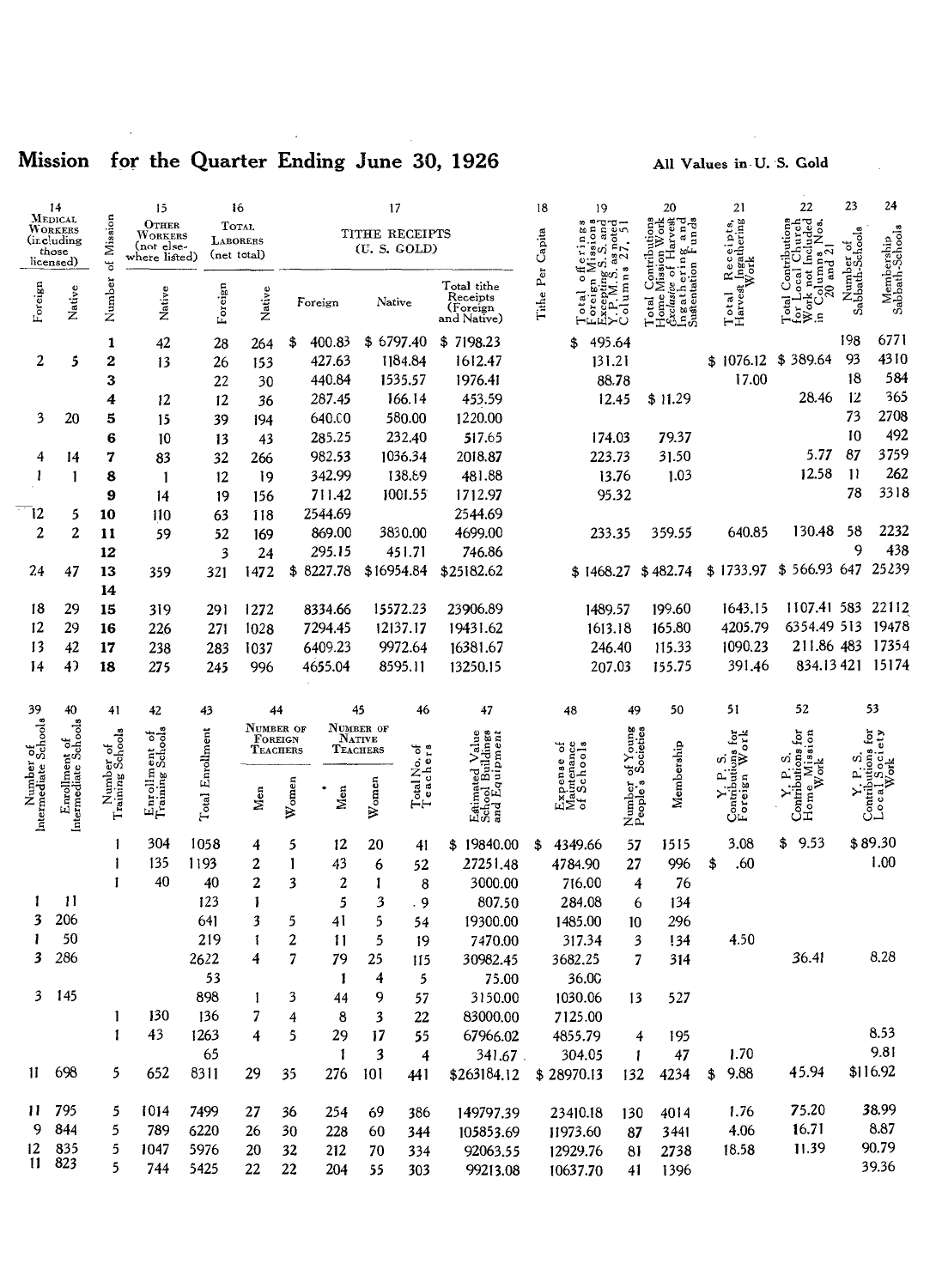### Opening Exercises of the Far Eastern Academy, Shanghai, September **14, 1926**

c.

#### **An Auspicious, Joyous Hour**

ON Tuesday evening, September 14, 1926, a happy group of mission workers and friends met in the Ningkuo Road chapel at Division headquarters to participate in the formal Opening of the Far Eastern Academy, an institution established for the benefit of the children of our foreign missionaries in the Far East. The hour spent together was a time of rejoicing. We wish every member of our Far Eastern staff might have been with us.

In the course of the opening exercises, which included special music, and a most earnest and impressive scripture reading and prayer by Pastor J. G. Gjording, remarks were made by several in attendance. A synopsis of these talks has been prepared for publication, that all may share in the general rejoicing of the evening hour marking the formal opening of the Academy.

years some of us have been looking forward to the holding ing to be deeply interested in this school. Those who must of this meeting, and the launching of this school for the part with their boys and girls for a time to send them here children of our missionaries. This may be surprising to will be deeply solicitous, and their prayers will ascend daily some; but it is a fact, nevertheless. For several years there in behalf of this school and this faculty. Those whose<br>has been placed in our annual budget a request for money children are not yet ready for school privileges has been placed in our annual budget a request for money with which to start this school. But year after year, because ing to see what kind of benefits are being derived, and just<br>of the many calls from the field for men and money, it has what kind of care is being taken of the of the many calls from the field for men and money, it has been necessary to eliminate this item from the budget. are here. I am sure the faculty of this school will endeavor

a hundred students who are in need of school privileges, prove faithful and loyal to the parents whose students they and so that makes the starting of this school imperative. teach.<br>We may wonder where the one hundred are lf you will levant to say to the students that I welcome you here, We may wonder where the one hundred are. If you will I want to say to the students that I welcome you here,<br>count them up in the different unions, you will find them,— and trust that the school will be a blessing to you as count them up in the different unions, you will find them,children of school age; and some of them will be coming share its joys and sorrows, its work and its study, its successes in this year, and some later. and failures. Yours it is to help make the school what it

this school question, and at that time laid plans to repair the school's success is your success, and your success is the old Shanghai Missionary College buildings for the use school's success. I pray that God may build you up, and of this academy. It was not thought to be the best plan, that each of you will become God's man or woman, to be<br>but because of financial reasons seemed to be the only plan, used in His service. May He turn your hearts to H but because of financial reasons seemed to be the only plan. At the time of the General Conference session in June, con- all times, and help you to seek first the kingdom of God<br>sideration was given to our request for money to repair these and His righteousness. sideration was given to our request for money to repair these buildings, and at that time they made an appropriation of To us in the compound, this is our school, and we ought \$ 10,000 gold for the erection of a new building. Work is to put ourselves out, if necessary, in order to make it a soon to begin on this building. There will be but few success. These young people are our young people. I bestudents this first year. We must begin small, but that does lieve there ought to be men and women in this compound, not matter; we shall not long stay that way. fathers and mothers in Israel, who will take a deep interegt

enviable job in beginning this school and in laying a foun- We in Shanghai are in debt, in many ways, to all the other dation for its future; for we expect it to grow into a large workers throughout the field. In a special sense because school. **of the establishment of this school** here, we are debtors to

with us. If he were here, I am sure he would fill our hearts around the boys and girls safeguards, and to be real fathers with enthusiasm for this institution. I am not sure but that and mothers in Israel to them, that these young people may he would ask us to show in a material way our interest in find a refuge-here, and the protection and guidance that is and intention of standing by this school. due them. And so, to-night, we welcome you all to the

secretary of this Division, in welcoming this school into our boys and girls.

midst as an academy. We surely are all pleased that a beginning is being made in providing educational privileges of academic grade for the children of our missionaries. I personally am deeply interested in having a suitable building, efficient teachers, good equipment,—maps, charts, library, laboratory,—and all that is needed to operate an academy here that will be on a par with our best academies in the States. I shall be interested to see all the boys and girls that ought to be here in attendance at this school; and as I go around the field I intend to work for this, and encourage the parents to send their children.

The Mission Board has given \$10,000 to erect a new building. We certainly appreciate this gift. Even with this good appropriation, however, I believe the building committee will find themselves short when it comes to supplying all the needed facilities, as equipment, library, science apparatus, etc., but I believe in some way we shall arrange to get along this year. We shall hope to see more complete equipment and facilities available for next year.

**Opening of the Far Eastern Academy** I would like to say a few words of welcome to you who<br>S. L. FROST have come here to-night, parents, friends, and patrons of the have come here to-night, parents, friends, and patrons of the IT is surely a pleasure to be here to-night. For several school. The parents who are sending children here are go-But now as we look about our field, we see upwards of to guide these students in right lines, and strive earnestly to

Last spring the Division Committee gave consideration to ought to be. You are an important part of the school. The

I think that Professor Larsen and his faculty have an in the success of this school and of each individual student. I believe to-night that Elder Evans would be glad to be the parents on behalf of their children. We need to throw I have a special pleasure in one sense, as educational support of this school, and to the guidance and help of these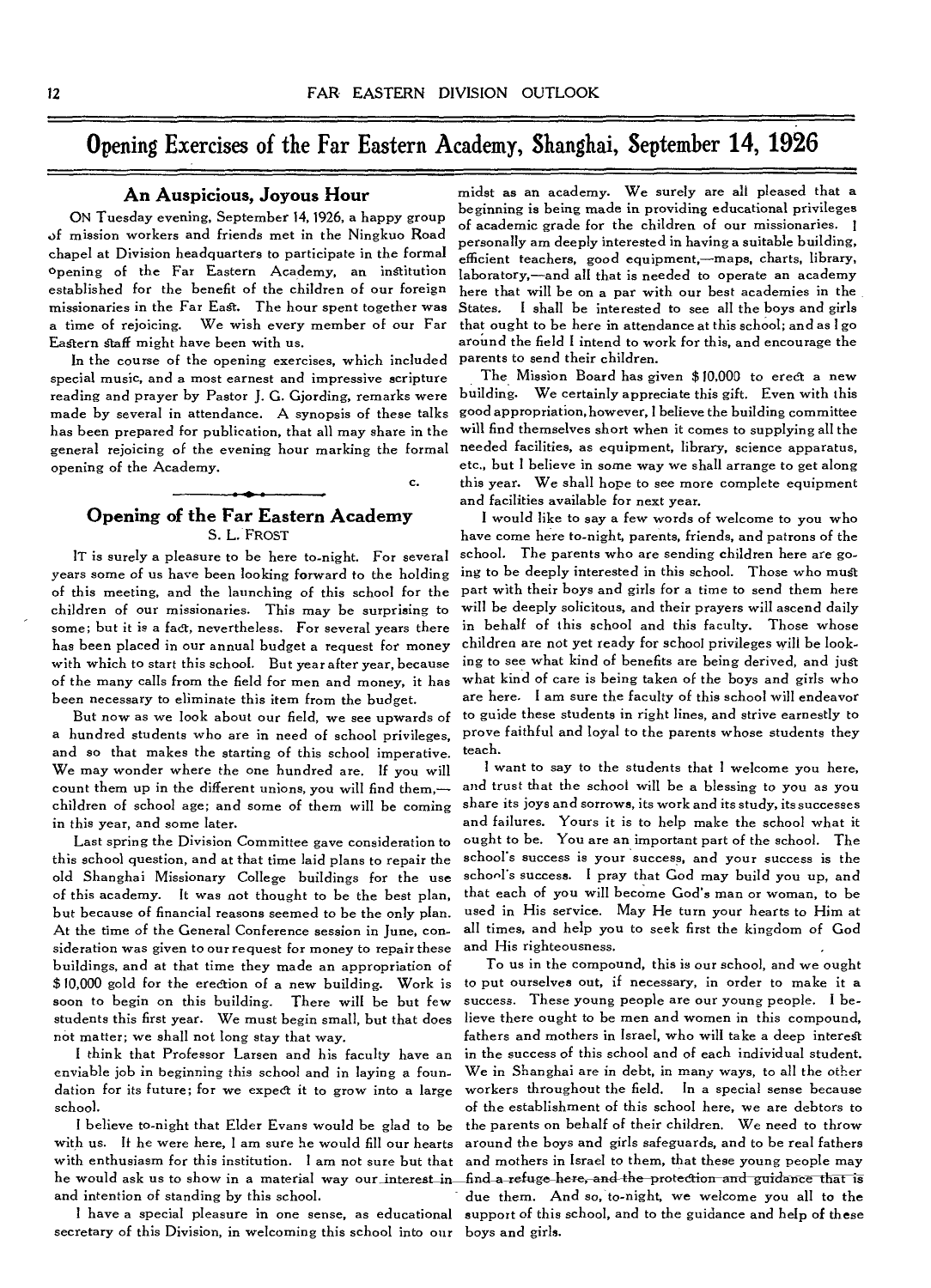### A School for the Children of Missionaries in the Far Eastern Division

*(Address given at the formal opening of the Far Eastern Academy,* under God great workers for Him. *Shanghai, Tuesday evening, Sept. 14, 1926.)* 

him, and that was that they seemed to build solidly. He was referring, I suppose, especially to the buildings in which are world. It does seem to me that to the work, but it was a statement any endeavor in the world. It does seem to me that to the world. It is not to the world.

I believe that one of the great fundamentals in any move-<br>ment is the education of its young people. A government can family sent their little has featured in the set ment is the education of its young people. A government first family sent their little boy far away to school when he<br>that makes progress and takes a fit place among the nations same also assessed but he say that is the st of the world, is one which values education, and makes They are to be trained into an intelligent citizenry. They we must be consecrated while an intel powers of our finishing of this work. are to be qualified to bear the duties and responsibilities o<br>life, and a nation exists but to make possible the fruition of  $\epsilon_0$  are notiled production of Cadital and know

Now this is true likewise of a denomination. If we are marked providence of God. The call of God should have<br>to build enduringly, we must recognize the great importance to build enduringly, we must recognize the great importance been plain and distinct to us in coming here. And when<br>of the education of our children and youth. God has we do need not have well. If the democratical of the education of our children and youth. God has we do once get here we should take deep root, and<br>spoken very plainly upon this matter. We have had pointed should see to it that in taking this neet our abildre the church is to care for their children and youth. The duty<br>that lies next to the members of the church is not to care for  $\frac{1}{N}$ that lies next to the members of the church is not to care for We should have had this school some time ago, but we<br>some distant field, some other country or neighborhood, but the all Cad for it near We thank Cad for the m some distant field, some other country or neighborhood, but thank God for it now. We thank God for the movement that<br>it is to care for their own children. Now the life and the measure of more measured it will be alleged it is to care for their own children. Now the life and is here. We who perhaps are not as directly connected with<br>stability of the church itself depends upon this; and when the school as are the parents the have and studen stability of the church itself depends upon this; and when the school as are the parents, teachers, and students, must<br>we think of our great work here in the Orient, these prin-

is to be done, with the language, with the customs and class and every item of work. manners of the people, and really to make the work a part of one's self. And the constancy of our workers is shared in no small degree by their children; so if we provide for these children, we have laid the foundation upon which the **Success through Co-operative Effort**  workers may be enabled to remain year after year in the field. But **I** think that is not the only benefit that comes. These children themselves are to be trained for service in I AM very glad indeed to be present at the opening of<br>this field; and this is the best foundation for missionaries Far Eastern Academy. Some of us have looked forw

And reasonable and right it is for the children, in the land beginning.

FREDERICK GRIGGS and customs of the people, to enter into an intelligent knowledge of that which ought to make them and will make them **Building Solidly for Mission Service** where they are reared and acquainted with the language

A MISSIONARY who is connected with another denomina- mind, if we propose to build solidly; so I look upon this tion remarked to me the other day that there was one thing mind, in we propose to build solidly, so I look upon this<br>about Seventh-day Adventists that particularly impressed providence of God for the stabilizing and for the forwarding of our work in this, perhaps the greatest division of missionlast man, we in this field should give this school our heartithat to my mind applies to the whole structure of our est support. It seems to me that it ought to appeal to the<br>forward movement. ward movement.<br>I believe that one of the great fundamentals in any move- akillary here. Man I refer again to these Smiths a Th was eleven years old, but he came back in due time to the mission field. Now we must have that same spirit. We proper provision for the education of its children and youth. must be consecrated with all the powers of our mind, and Now this is one great purpose that we *must* keep in

*life*, and a nation exists but to make possible the fruition of to stay until a marked providence of God takes us hence. work of these citizens.<br>Now this is true likewise of a denomination. If we are  $\frac{1}{2}$  as  $\frac{1}{2}$  and  $\frac{1}{2}$  and  $\frac{1}{2}$  and  $\frac{1}{2}$  and  $\frac{1}{2}$  and  $\frac{1}{2}$  and  $\frac{1}{2}$  and  $\frac{1}{2}$  and  $\frac{1}{2}$  and  $\frac$ spoken very plainly upon this matter. We have had pointed should see to it that in taking this root our children are<br>out again and again in very definite terms our responsibilities out again and again in very definite terms our responsibilities rooted with us in this soil, for the finishing of God's work. So this is an auspicious hour that brings us together this

we think of our great work here in the Orient, these prin-<br>ciples apply with peculiar force. ciples apply with peculiar force.<br>The of the greatest problems that confronts us here in this school upon the principal and bis essentiate and upon One of the greatest problems that confronts us here in this school, upon the principal and his associates, and upon<br>our work is to have a body of workers that is constant. It the students And these all succh what is the wi our work is to have a body of workers that is constant. It the students. And above all, we should pray that the spirit<br>takes several years to become acquainted with the work that at the meesage weare proclaiming part are a of the message we are proclaiming may ever permeate every

#### **H. W.** BARROWS

Far Eastern Academy. Some of us have looked forward that we can possibly have.  $\qquad \qquad$  for quite a while to the time when we might have a school My mind goes to that great family of missionaries, the *in* the Far East for the educational interests of the children of our missionaries. For a number of years we have planned have given themselves to India. Representatives of that for this school, and have endeavored to provide for it. We<br>family are there to-day. One generation died and the chil-are glad that the General Conference and our bret family are there to-day. One generation died and the chil- are glad that the General Conference and our brethren at home have seen the need and have made provision for a their children went on with the work, and so on. This ex- suitable building for this institution. It will be necessary, of perience is not confined to the Scudder family alone, though course, to get along in rather cramped quarters for a few it is one of the most remarkable in missionary enterprise; months, until the new building is ready; but I am sure that if all will co-operate and meet conditions as they find them, their children to carry forward the work which they are doing. this will prove to be a good school year from the very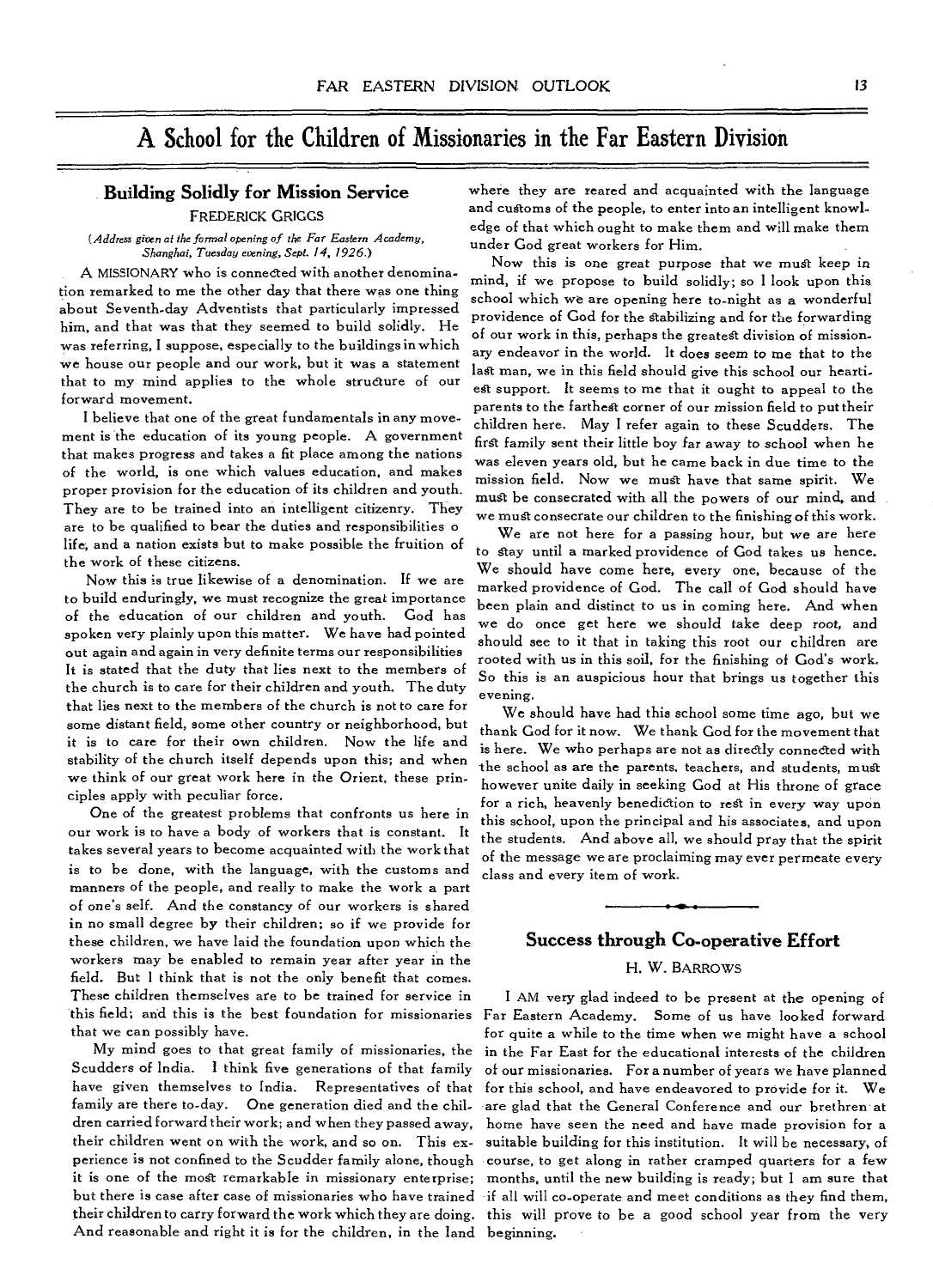## Synopsis of Addresses—Opening Exercises of. the Far Eastern Academy

I am much interested in the development of Far Eastern the way in some of our nurse-training schools. Although Academy, and sincerely trust that as a result of its establishment, the children of our foreign missionaries will be benefited, and that this may result in more continued service among all the workers in our field. It has been thought best by some to go home in order to place their children in school. Of course up to the present time most of the children of our workers have been young, and it has not been so necessary to have an advanced grade school; but the necessity is now upon us, and will be increasingly imperative as time goes by and our children grow in years. I trust this may be a good school from the start, and I am sure it will be. Let us all co-operate to help make this new school for the children of our missionaries, a success.

#### **An Address by Dr. H. W. Miller**

*(On the occasion of the opening of the Far Eastern Academy, Shanghai, China, Sept. 14, 1926)* 

IT is indeed a privilege to be present at the opening of a new school in the great Far East,—and particularly of a school that is certain to be far-reaching in its influence over the entire field.

Two things greatly concerned me in coming to the Far East. One was that of assisting in making provision for a place for the care of our workers when they get sick, in order that we might become more and more self-sustaining here in our field. We do not exaggerate in stating that we have perhaps the biggest task assigned us of that of any world Division, and so we should have large resources. We have been very anxious to see established an institution properly fitted up for the care of the health of our workers But there is a second great need in the Orient, something very near and dear to the hearts of the workers here, of which I wish to-night to speak; namely, the establishment of a school of academic grade wherein may be trained the children of our missionary workers.

Seventh-day Adventists are interested in giving their children every possible advantage. There is no people who give greater attention to the education of their families and the carrying forward of this education into the higher grades, than do our people. We have been taught to do this. Education distinguishes the work of this message wherever it goes; so it is fitting that we should establish such a school as is being opened here to-night. As I presented the matter to the brethren of the General Conference at Washington last spring, they expressed surprise that we have not taken this step before. I was glad a few weeks ago, when at last we came to the time that we were able to announce throughout our field that we are prepared to open an academy for the children of our missionaries, and that we have already secured a principal and a teaching faculty for such a school.

To the students I would say, You have a great privilege in being the first students of this school. I have always noticed and have been especially impressed with the progress and later achievements of certain students that pioneered

they did not have all the facilities and appliances that were later provided, there was nevertheless something about the training and the work of those connected with an institution struggling in its pioneer stages, that developed in the students qualities that made them strong workers; and when they went out, they usually made their mark.

All lines of endeavor must have their beginnings. Our first training school for China, now located at Chiao Tou Djen, was begun in 1910 with a smaller enrollment than we have to-night at the opening of the Far Eastern Academy; yet within six weeks from the date of its opening, the Chinese training school that had been opened with only a very few, had an enrollment of over sixty.

When taking over the work of the Washington (D. C.) Sanitarium a number of years ago, I found there a less number of patients in the institution than we have students here to-night. But I was not discouraged; for I felt that if an institution can draw one patient, it can draw another, and another; and thus the work grows.

We have been able to welcome some students here for the opening of our new school; and the presence of this small group greatly encourages us to believe that this school will double and treble, and rapidly multiply; for it is planted here to serve this entire Far Eastern field with its many young people isolated here and there throughout the length and breadth of these many lands. I pray that our school may have the whole-hearted interest and support of every one in our mission field, and that each and all will contribute freely of means and of influence to help make this one of the best schools that we have in our denomination.

#### **A School of the Lord's Planting**  CHAS. LARSEN

ON page 593 of "Patriarchs and Prophets" we read: "The schools of the prophets were founded by Samuel to serve as a barrier against the widespread corruption, to provide for the moral and spiritual welfare of the youth, and to promote the future prosperity of the nation by furnishing it with men qualified to act in the fear of God as leaders and counselors."

The Lord loved the youth of ancient Israel. He foresaw the temptations that they would meet in worldly institutions, therefore He provided schools of His own planting. In these last days of still greater corruption, the youth of modern Israel need the strong moral and spiritual influence of the schools established by God Himself.

We are glad that one of these schools has been established in the Far Eastern Division. We pray that the Lord will lead us every step of the way in conducting His school according to the principles outlined in His Word and the Spirit of Prophecy. Our prayer for the boys and girls is, that, during these closing days of earth's history, they may become leaders and counselors in Israel.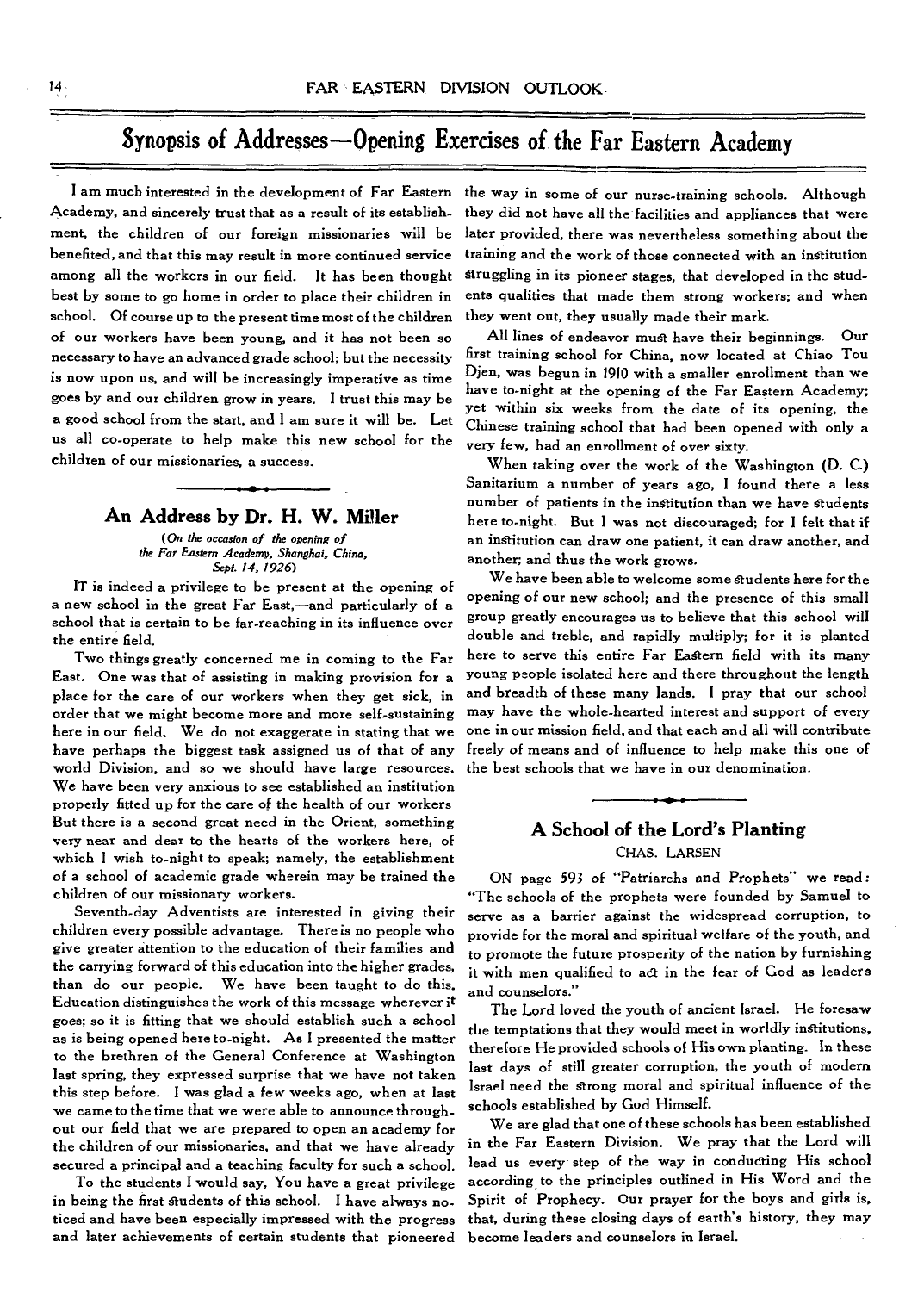### Synopsis of Addresses—Opening Exercises of the Far Eastern Academy

#### **Registration Day**  C. C. CRISLER

TO-DAY has been registration day for students who are entering the Far Eastern Academy as charter-pupils in this institution, and several names have been written down in the new record books of the school, with certain facts regarding the work you have already covered in your school life and the studies you are to pursue during the first semester upon which we are now entering. All this is of interest. I am interested in the studies my daughter is taking, and others are interested in the studies their sons and daughters plan on pursuing.

It is not of these school books of record, however, that I am primarily thinking this evening, but rather of heavenly books of record in which all our names have been plainly inscribed.

Children, it is a happy day for us when we learn that we have a loving heavenly Father who is interested in everything that we do and are. We are spoken of and thought of by our heavenly Father as His sons and daughters. And every one who chooses may have this relationship continued. Our heavenly Father has created us for His glory. By our careful conduct day by day we may honor His name, and bring to Him great joy. I believe it is your purpose so to do. As I look into your faces, I see this determination expressed. All your life long, during the years you have been with us over here in the Far East, you have been choosing to do right things. Remember that when we turn from wrong, and choose the right, our God who made us and loves us and knows all about us, declares, "I will receive you, and will be a Father unto you, and ye shall be My sons and daughters." 2 Cor. 6:17, 18.

Children, young people, parents, and all, we have a loving God. And He is more deeply interested in what we are<br>doing, than we can possibly imagine. He will do doing, than we can possibly imagine. anything and everything essential to help you and to help me to make good. He will help us in the study of cur lessons. He will help us in the classroom. He will help us in the hour when we are having our drills. He will help us on the playground to play fair and unselfishly. He will help you, young men, to be manly and pure and true. He will help you, young women, to be gentle and patient and kind. He will help you one and all to make the work of the teachers a joy. He will kindle in your hearts a longing to help your fellow men.

23 : 26.

"Hear, ye children, the instruction of a father, and attend to know understanding." "Let thine eyes look right on, and let thine eyelids look straight before thee. Ponder the path of thy feet, and let all thy ways be established. Turn not to the right hand nor to the left: remove thy foot from evil." Proverbs 4:1, 25-27. "And I will receive you," saith the Lord, "and will be a Father unto you, and ye shall be My sons and daughters, saith the Lord Almighty." 2 Cor, 6:17,18.

Wondrous privilege! Let us on this opening day of the Far Eastern Academy unite in pledging anew to our heavenly Father unfailing loyalty and obedience. Thus our names that to-day have been registered on the school books of record will surely be found written also in the Book of Life in Heaven above.

### **The Personnel of the Faculty**

HARRY W. MILLER, M. D.

*(Remarks by Dr. H. W. aCiller, Chairman of the Board of Managers of Far Eastern Academy, regarding teachers carrying the work of the school.)* 

SOMETHING besides students is necessary to make an academy. We must have good teachers. We are very glad that the General Conference could find a man and his wife to come out to this field on short notice to take charge of this school, with experience and training and special fitness, such as we have in Professor Charles Larsen and Mrs. Larsen. Brother and Sister Larsen have been engaged in academic teaching for the past eight years. I was pleased to have the privilege of coming across the Pacific Ocean with them, and of learning from them of their burden for this work. We are indeed fortunate to have them with us here to carry responsibilities in connection with the administration of this academy.

When I arrived at Washington, D. C., last spring, I asked the brethren in the educational department why they had not found us a teacher for the grades last fall; for you will remember they had planned on sending one out at that time. They replied that they had not wanted to send an ordinary teacher; they desired to send one of the very best. And they assured me further that now they had a teacher who is one of the very best; and so we have been waiting for her, and now she has arrived and is with us to-night, ready to carry much of the work in the elementary grades, and an academic subject or two, besides responsibility as the preceptress. We are very glad to welcome Miss Elva Zachrison as a member of the faculty of our academy.

We are most fortunate in having a number of teachers here among us who have had considerable experience in schools. We are glad for their willingness to respond to our call that they take vp work. Mrs. Frederick Griggs, who has had long experience in language work, will teach Latin. Mrs. Crisler, who has taught in our schools in years past, will carry the English work, and will assist in the Bible instruction. Mrs. Frost, who for many years has headed the department of music in our Chinese college, will have charge of the same department in our academy. **Mrs.** Larsen, in addition to serving as matron, will instruct in nursing and in geometry. Others will be assisting from time to time as circumstances may require.

We have a good faculty; and we gladly announce to the field that we have been able to arrange for the teaching of academic students, and pupils in all the lower grades; for doubtless many will come to us for instruction in grammar grades.

As we go forward from this day in the development and maintenance of Far Eastern Academy, we believe that this institution will have the prayers of our people throughout the Division. We invoke God's special blessing on the efforts of the teachers in behalf of all the students, who we esrnestly hope may quickly be prepared to act their part in God's great mission field.